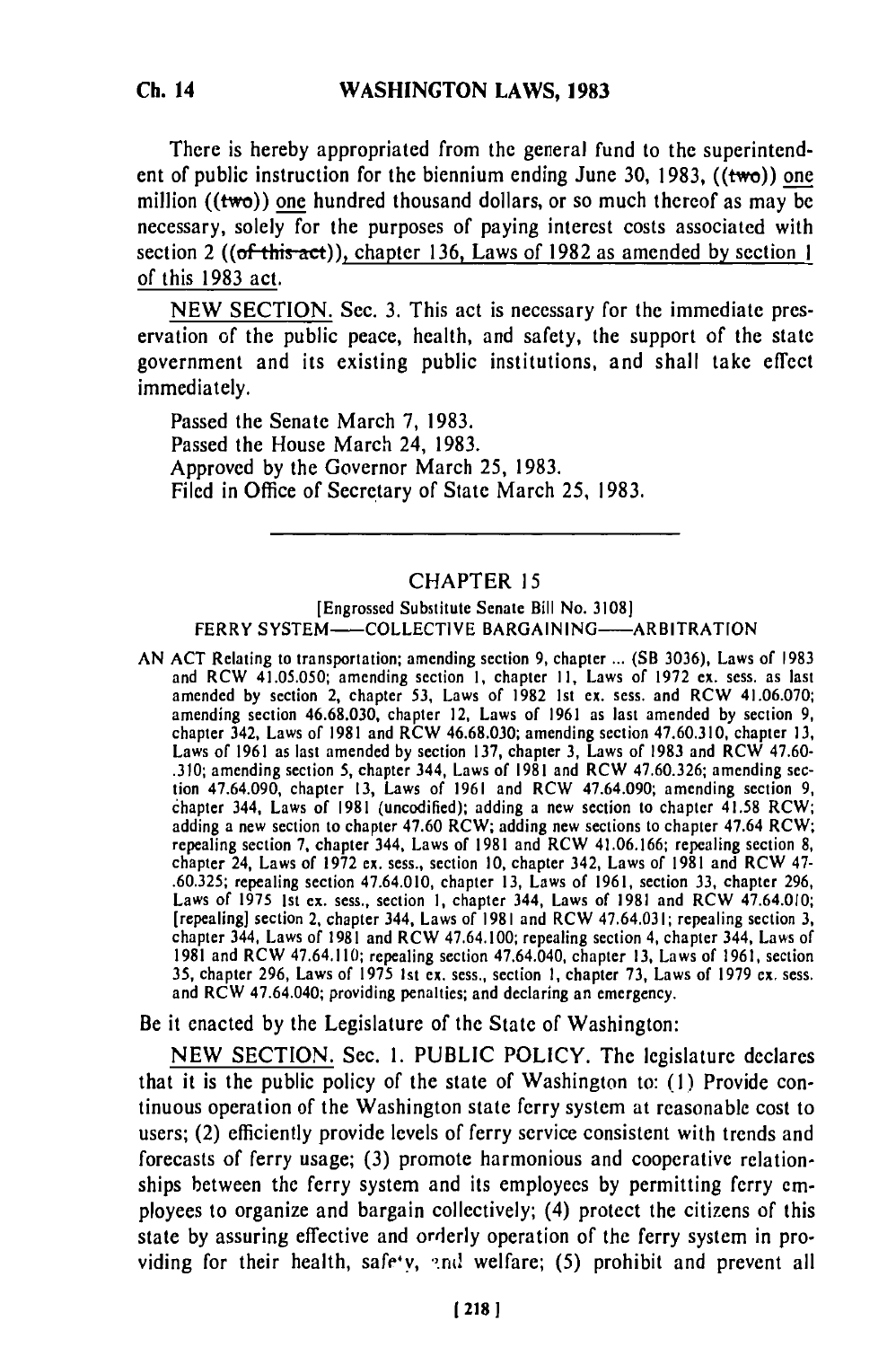strikes or work stoppages **by** ferry employees; **(6)** protect the rights of ferry employees with respect to employee organizations; and (7) promote equality in compensation, benefits, and working conditions between ferry system employees, private sector employees within the state, and other Washington state employees in directly comparable positions.

NEW SECTION. Sec. 2. DEFINITIONS. As used in this chapter, unless the context otherwise requires, the definitions in this section shall apply.

**(1)** "Arbitration" means the procedure whereby the parties involved in an impasse submit their differences to a third party for a final and binding decision or as provided in this chapter.

(2) "Arbitrator" means either a single arbitrator or a panel of three arbitrators as provided in section 15 of this act.

(3) "Collective bargaining representative" means the persons designated by the secretary of transportation and employee organizations to be the exclusive representatives during collective bargaining negotiations.

(4) "Department of transportation" means the department as defined in RCW 47.01.021.

(5) "Ferry employee" means any employee of the marine transportation division of the department of transportation who is a member of a collective bargaining unit represented by a ferry employee organization and does not include an exempt employee pursuant to RCW 41.06.079.

(6) "Ferry employee organization" means any labor organization recognized to represent a collective bargaining unit of ferry employees.

(7) "Ferry system management" means those management personnel of the marine transportation division of the department of transportation who have been vested with the day-to-day management responsibilities of the Washington state ferry system by the transportation commission and who are not members of a collective bargaining unit represented by a ferry employee organization.

(8) "Lockout" means the refusal of ferry system management to furnish work to ferry employees in an effort to get ferry employee organizations to make concessions during collective bargaining, grievance, or other labor relation negotiations. Curtailment of employment of ferry employees due to lack of work resulting from a strike or work stoppage, as defined in subsection (11) of this section, shall not be considered a lockout.

(9) "Marine employees' commission" means the commission created in section 19 of this act.

(10) "Office of financial management" means the office as created in RCW 43.41.05U.

**(11)** "Strike or work stoppage" means a ferry employee's refusal, in concerted action with others, to report to duty, or his or her wilful absence from his or her position, or his or her stoppage or slowdown of work, or his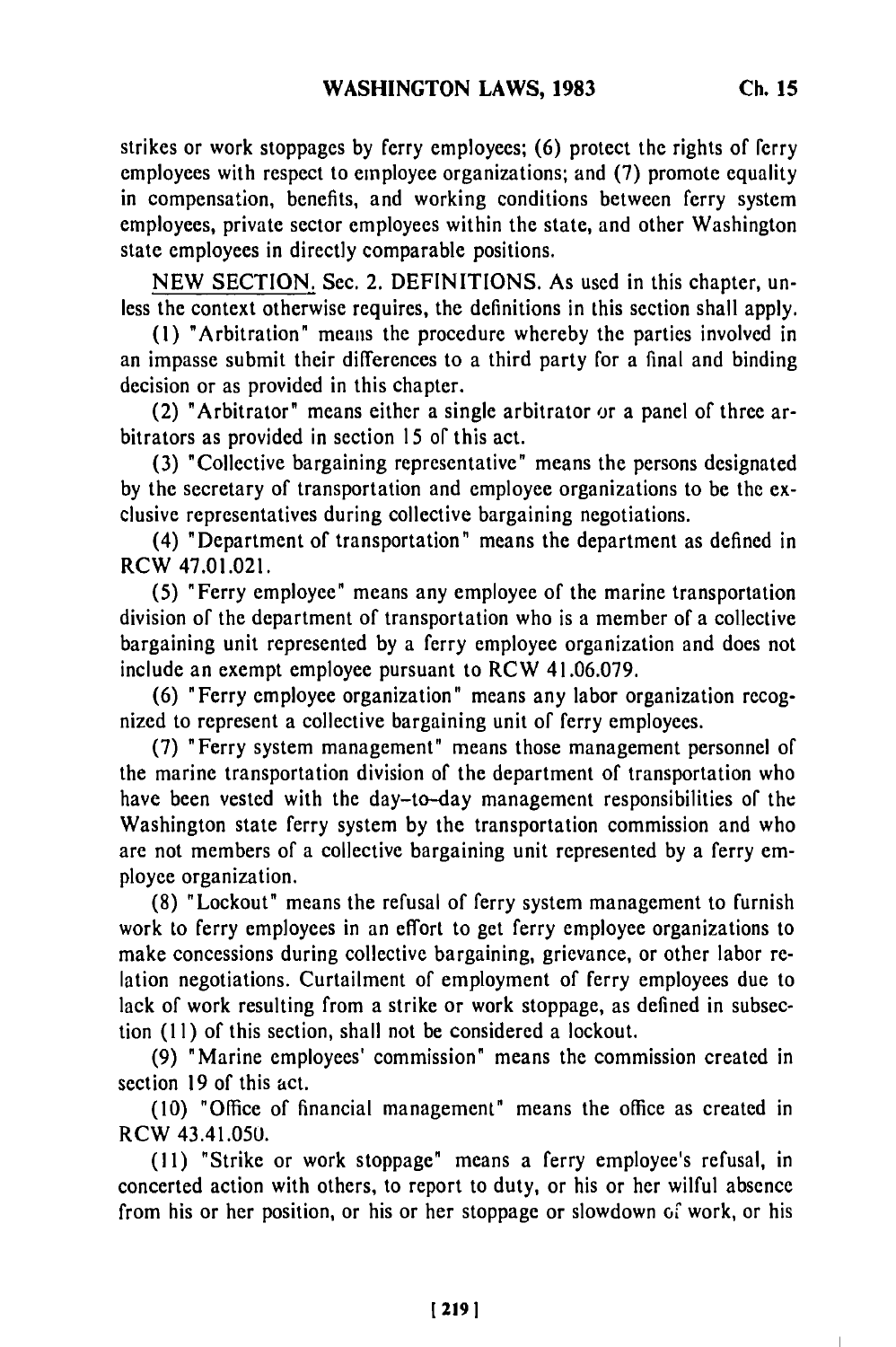or her abstinence in whole or in part from the full, faithful, and proper performance of the duties of employment, for the purpose of inducing, influencing, or coercing a change in conditions, compensation, rights, privileges, or obligations of his, her, or any other ferry employee's employment. A refusal, in good faith, to work under conditions which pose an endangerment to the health and safety of ferry employees or the public, as determined by the master of the vessel, shall not be considered a strike for the purpos's of this chapter.

(12) "Transportation commission" means the commission as defined in RCW 47.01.021.

NEW SECTION. Sec. 3. SCOPE OF NEGOTIATIONS. Ferry system management and ferry system employee organizations, through their collective bargaining representatives, shall meet at reasonable times, to negotiate in good faith with respect to wages, hours, working conditions, insurance, and health care benefits as limited by section 18 of this act, and other matters mutually agreed upon. Employer funded retirement benefits shall be provided under the public employees retirement system under chapter 41.40 RCW and shall not be included in the scope of collective bargaining. Negotiations shall also include grievance procedures for resolving any questions arising under the agreement, which shall be embodied in a written agreement and signed by the parties.

NEW SECTION. Sec. 4. UNFAIR LABOR PRACTICES FOR EM-PLOYER, EMPLOYEE ORGANIZATION, ENUMERATED. **(1)** It is an unfair labor practice for ferry system management or its representatives:

(a) To interfere with, restrain, or coerce employees in the exercise of the rights guaranteed by this chapter;

(b) To dominate or interfere with the formation or administration of any employee organization or contribute financial or other support to it: PROVIDED, That subject to rules made by the commission pursuant to section 19 of this act, an employer shall not be prohibited from permitting employees to confer with it or its representatives or agents during working hours without loss of time or pay;

(c) To encourage or discourage membership in any employee organization by discrimination in regard to hiring, tenure of employment, or any term or condition of employment, but nothing contained in this subsection prevents an employer from requiring, as a condition of continued employment, payment of periodic dues and fees uniformly required to an exclusive bargaining representative pursuant to section 7 of this act: PROVIDED, That nothing prohibits ferry system management from agreeing to obtain employees by referral from a lawful hiring hall operated by or participated in by a labor organization;

(d) To discharge or otherwise discriminate against an employee because he has filed charges or given testimony under this chapter;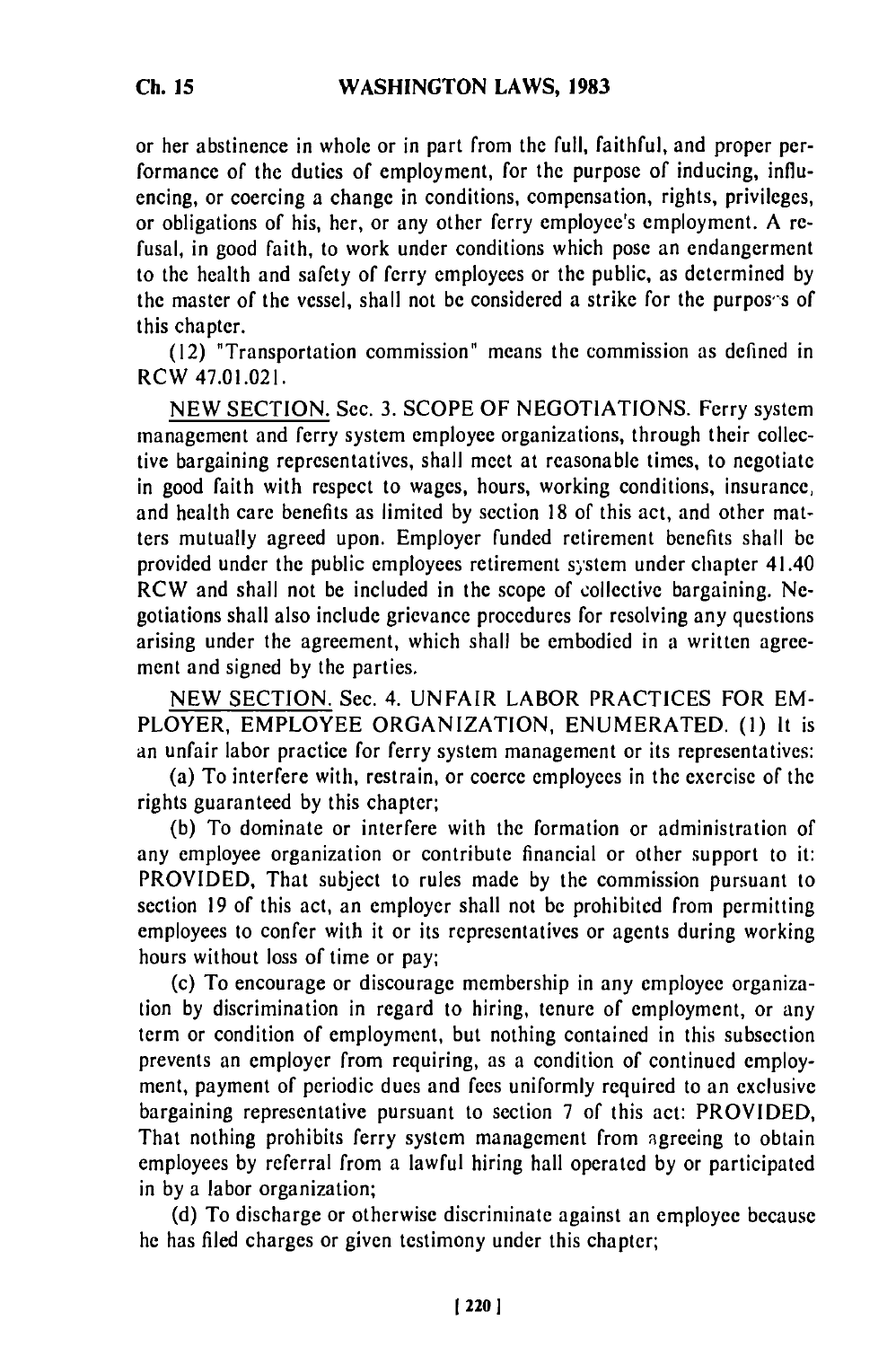(e) To refuse to bargain collectively with the representatives of its employees.

(2) It is an unfair labor practice for an employee organization:

(a) To restrain or coerce (i) employees in the exercise of the rights guaranteed by this chapter: PROVIDED, That this paragraph does not impair the right of an employee organization to prescribe its own rules with respect to the acquisition or retention of membership therein, or (ii) an employer in the selection of his representatives for the purposes of collective bargaining or the adjustment of grievances;

(b) To cause or attempt to cause an employer to discriminate against an employee in violation of subsection  $(1)(c)$  of this section;

(c) To refuse to bargain collectively with an employer, when it is the representative of its employees subject to section 8 of this act.

(3) The expression of any view, argument, or opinion, or the dissemination thereof to the public, whether in written, printed, graphic, or visual form, shall not constitute or be evidence of an unfair labor practice under any of the provisions of this chapter, if the expression contains no threat of reprisal or force or promise of benefit.

NEW SECTION. See. 5. STRIKES, WORK STOPPAGES, AND LOCKOUTS PROHIBITED. **(1)** It is unlawful for any ferry system employee or any employee organization, directly or indirectly, to induce, instigate, encourage, authorize, ratify, or participate in a strike or work stoppage against the ferry system.

(2) It is unlawful for ferry system management to authorize, consent to, or condone a strike or work stoppage; or to conduct a lockout; or to pay or agree to pay any ferry system employee for any day in which the employee participates in a strike or work stoppage; or to pay or agree to pay any increase in compensation or benefits to any ferry system employee in response to or as a result of any strike or work stoppage or any act that violafes subsection (1) of this section. It is unlawful for any official, director, or representative of the ferry system to authorize, ratify, or participate in any violation of this subsection. Nothing in this subsection prevents new or renewed bargaining and agreement within the scope of negotiations as defined by this chapter, at any time. No collective bargaining agreement provision regarding suspension or modification of any court-ordered penalty provided in this section is binding on the courts.

(3) In the event of any violation or imminently threatened violation of subsection **(1)** or (2) of this section, any citizen domiciled within the jurisdictional boundaries of the state may petition the superior court for Thurston county for an injunction restraining the violation or imminently threatened violation. Rules of civil procedure regarding injunctions apply to the action. However, the court shall grant a temporary injunction if it appears to the court that a violation has occurred or is imminently threatened; the plaintiff need not show that the violation or threatened violation would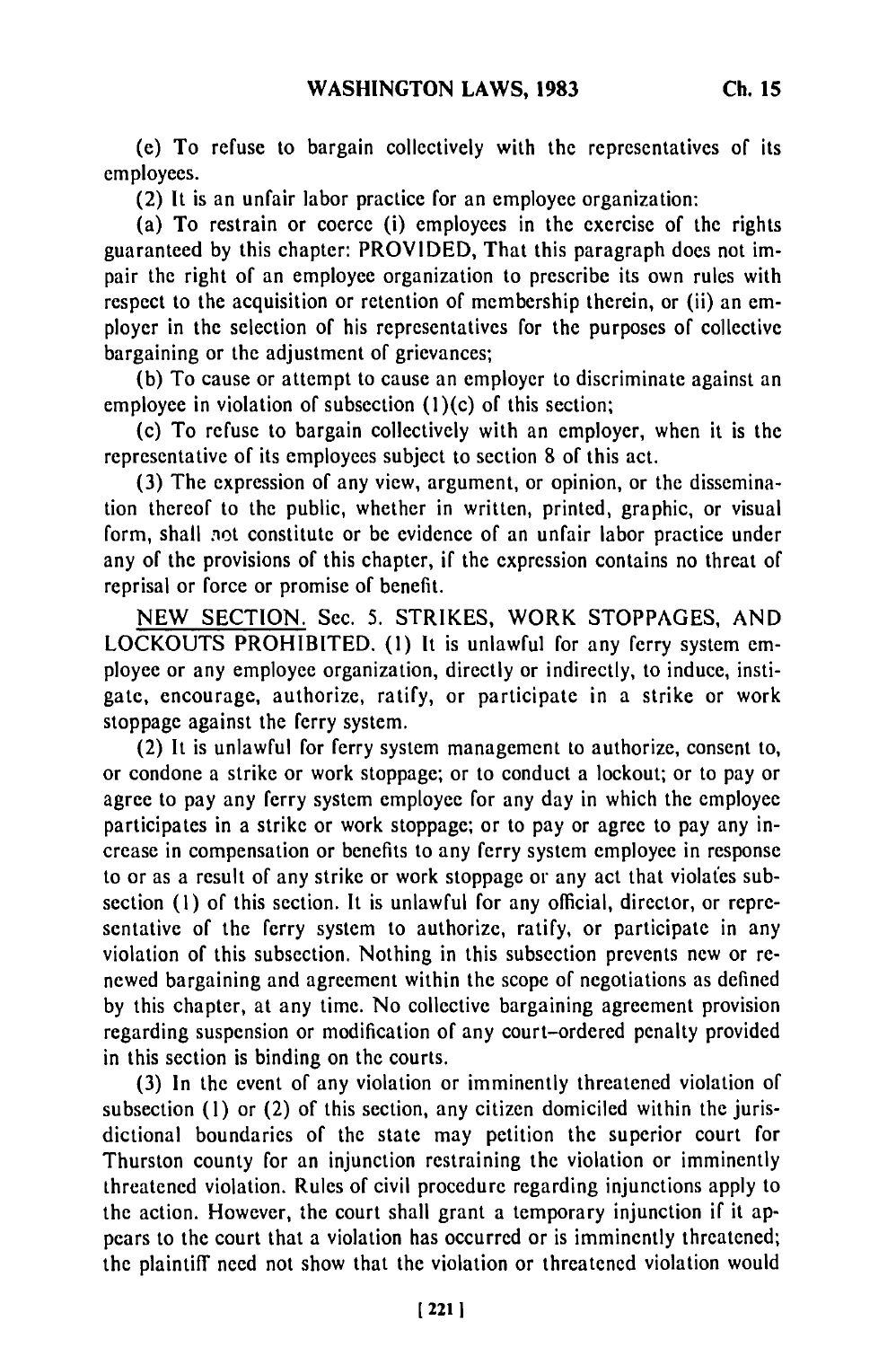greatly or irreparably injure him or her; and no bond may be required of the plaintiff unless the court determines that a bond is necessary in the public interest. Failure to comply with any temporary or permanent injunction granted under this section constitutes a punishable contempt. The punishment shall not exceed ten thousand dollars for an employee organization or the ferry system, for each day during which the failure to comply continues, or imprisonment in a county jail for officials thereof not exceeding six months, or both such fine and imprisonment. The punishment for a ferry employee found to be in contempt shall be as provided in chapter 7.20 RCW. An individual or an employee organization which makes an active good faith effort to comply fully with the injunction shall not be deemed to be in contempt.

(4) The right of ferry system employees to engage in strike or work slowdown or stoppage is not granted and nothing in this chapter may be construed to grant such a right.

(5) Each of the remedies and penalties provided by this section is separate and several, and is in addition to any other legal or equitable remedy or penalty.

(6) In addition to the remedies and penalties provided by this section the successful litigant is entitled to recover reasonable attorney fees and costs incurred in the litigation.

(7) Notwithstanding the provisions of chapter 88.04 RCW and chapter 88.08 RCW, the department of transportation shall promulgate rules and regulations allowing vessels, as defined in RCW 88.04.300, as well as other watercraft, to engage in emergency passenger service on the waters of Puget Sound in the event ferry employees engage in a work slowdown or stoppage. Such emergency rules and regulations shall allow emergency passenger service on the waters of Puget Sound within seventy-two hours following a work slowdown or stoppage. Such rules and regulations that are promulgated shall give due consideration to the needs and the health, safety and welfare of the people of the state of Washington.

NEW SECTION. Sec. 6. GRIEVANCE PROCEDURES. An agreement with a ferry employee organization that is the exclusive representative of ferry employees in an appropriate unit may provide procedures for the consideration of ferry employee grievances and of disputes over the interpretation and application of agreements. Negotiated procedures may provide for binding arbitration of ferry employee grievances and of disputes over the interpretation and application of existing agreements. An arbitrator's decision on a grievance shall not change or amend the terms, conditions, or applications of the collective bargaining agreement. The procedures shall provide for the invoking of arbitration only with the approval of the employee organization. The costs of arbitrators shall be shared equally by the parties.

 $\mathbf{I}$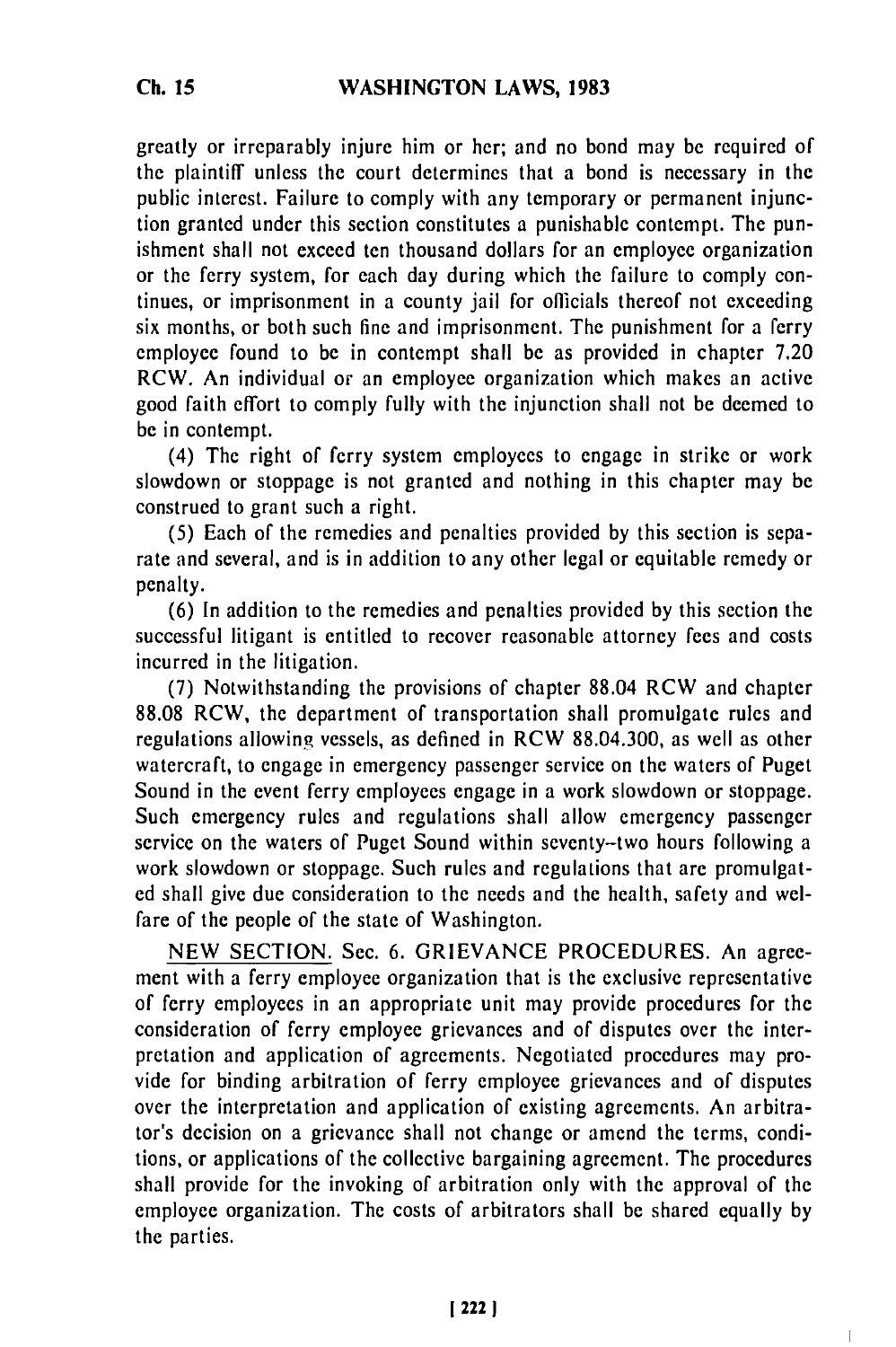Ferry system employees shall follow either the grievance procedures provided in a collective bargaining agreement, or if no such procedures are so provided, shall submit the grievances to the marine employees' commission as provided in section 19 of this act.

NEW SECTION. Sec. 7. UNION SECURITY PROVISIONS— SCOPE-AGENCY SHOP PROVISION, COLLECTION OF DUES OR FEES. A collective bargaining agreement may include union security provisions including an agency shop, but not a union or closed shop. If an agency shop provision is agreed to, the employer shall enforce it by deducting from the salary payments to members of the bargaining unit the dues required of membership in the bargaining representative, or, for nonmembers thereof, a fee equivalent to such dues. All union security provisions shall safeguard the right of nonassociation of employees based on bona fide religious tenets or teachings of a church or religious body of which such employee is a member. Such employee shall pay an amount of money equivalent to regular dues and fees to a nonreligious charity or to another charitable organization mutually agreed upon by the employee affected and the bargaining representative to which such employee would otherwise pay the dues and fees. The employee shall furnish written proof that such payment has been made. If the employee and the bargaining representative do not reach agreement on such matter, the commission shall designate the charitable organization.

NEW SECTION. Sec. 8. COLLECTIVE BARGAINING PROCE-DURES. (1) Any ferry employee organization certified as the bargaining representative shall be the exclusive representative of all ferry employees in the bargaining unit and shall represent all such employees fairly.

(2) A ferry employee organization or organizations and the secretary of transportation may each designate any individual as its representative to engage in collective bargaining negotiations.

(3) Negotiating sessions, including strategy meetings of ferry system management or employee organizations, mediation, and the deliberative process of arbitrators are exempt from the provisions of chapter 42.30 RCW. Hearings conducted by arbitrators may be open to the public by mutual consent of the parties. Any meeting of the transportation commission, during which a collective bargaining agreement is subject to ratification, shall be open to the public.

(4) Terms of any collective bargaining agreement may be enforced by civil action in Thurston county superior court upon the initiative of either party.

(5) Ferry system employees or any employee organization shall not negotiate or attempt to negotiate directly with a member of the transportation commission if the commission has appointed or authorized a bargaining representative for the purpose of bargaining with the ferry employees or their representative, unless the member of the commission is the designated bargaining representative of the ferry system.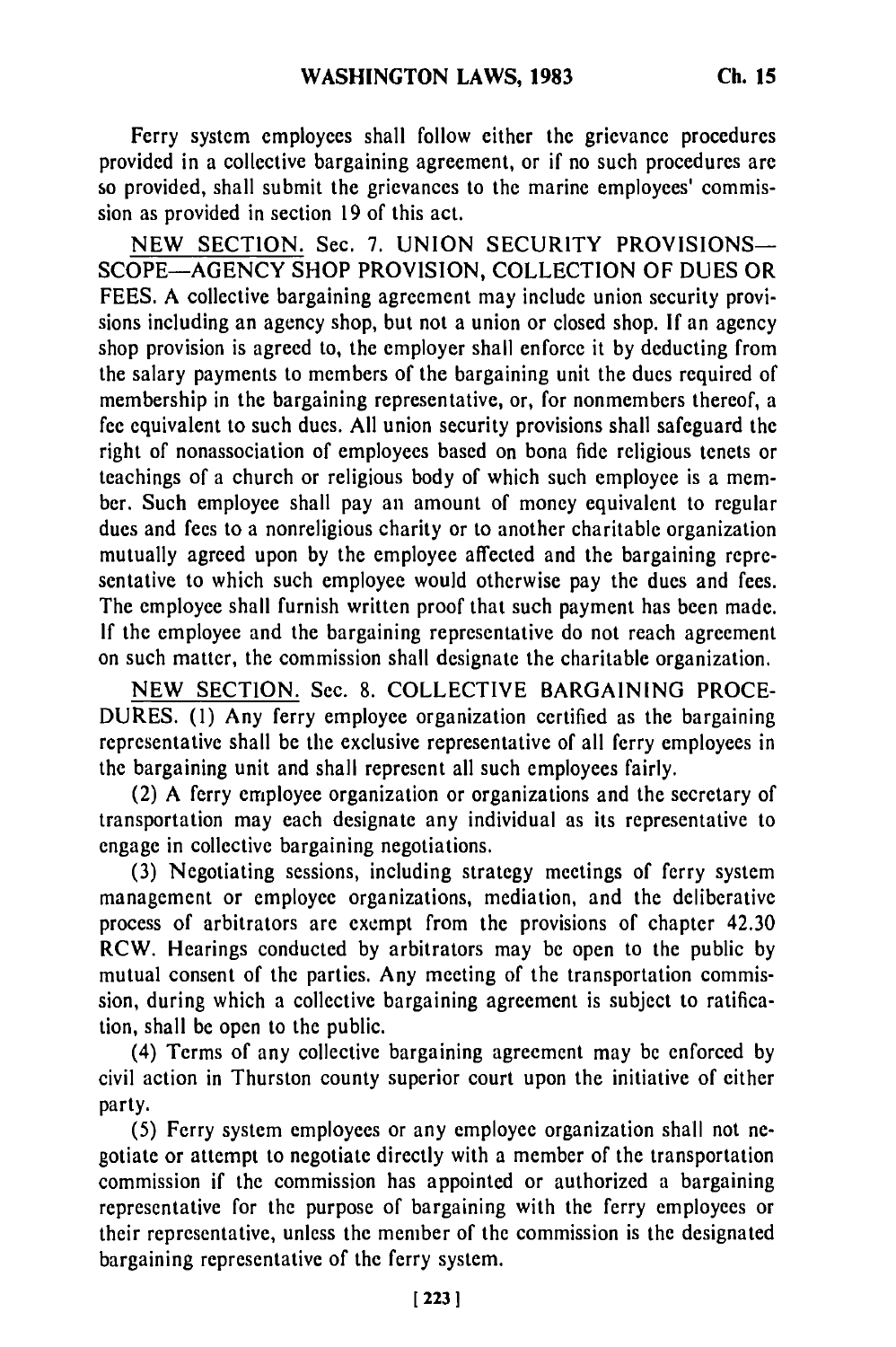**(6) The** negotiation **of** a proposed collective bargaining agreement by representatives of ferry system management and a ferry employee organization shall commence in each odd-numbered year immediately following adoption by the legislature and approval by the governor of the biennial budget.

(7) Until a new collective bargaining agreement is negotiated, or until an award is made by the arbitrator, the terms and conditions of the previous collective bargaining agreement shall remain in force. The wage and benefit provisions of any collective bargaining agreement, or arbitrator's award in lieu thereof, that is concluded after July 1st of an odd-numbered year shall be retroactive to July 1st. It is the intent of this section that the collective bargaining agreement or arbitrator's award shall commence on July Ist of each odd-numbered year and shall terminate on June 30th of the next oddnumbered year to coincide with the ensuing biennial budget year, as defined **by** RCW 43.88.020(7), to the extent practical.

(8) Any ferry union contract terminating before July **1,** 1983, shall, with the agreement of the parties, remain in effect until a contract can be concluded under sections 1 through 19 of this act. The contract may be retroactive to the expiration date of the prior contract, and the cost to the department of three months retroactive compensation and benefits for this 1983 contract negotiation only shall not be included in calculating the limitation imposed by section 9 of this act. If the parties cannot agree to contract extension, any increase agreed to for the three-month period shall be included in calculating the limit imposed by section 9 of this act.

(9) Any ferry union contract which would terminate after July 1, 1983, may, by agreement of the parties, be terminated as of July **1,** 1983, and a new contract concluded pursuant to sections I through 19 of this act. Any contract terminating after July 1, 1983, is subject to this chapter only upon its expiration and shall not be renewed for a period beyond July I, 1985.

NEW SECTION. Sec. 9. AGREEMENTS AND AWARDS LIMIT-ED BY APPROPRIATION. **(1)** No collective bargaining agreement or arbitrator's award is valid or enforceable if its implementation would be inconsistent with any statutory limitation on the department of transportation's funds, spending, or budget. The department of transportation shall, in good faith, exercise its administrative discretion with full public participation as required by section 25 of this act, subject only to legislative limitations and conditions, to implement the terms of any collective bargaining agreement or arbitrator's award.

(2) In no event may the transportation commission or the department of transportation authorize an increase in tolls after the enactment of the budget that is in excess of the Seattle consumer price index for the preceding twelve months for the purpose of providing revenue to fund a collective bargaining agreement or arbitrator's award. The commission or the department may increase tolls after the first fiscal year of the biennium by the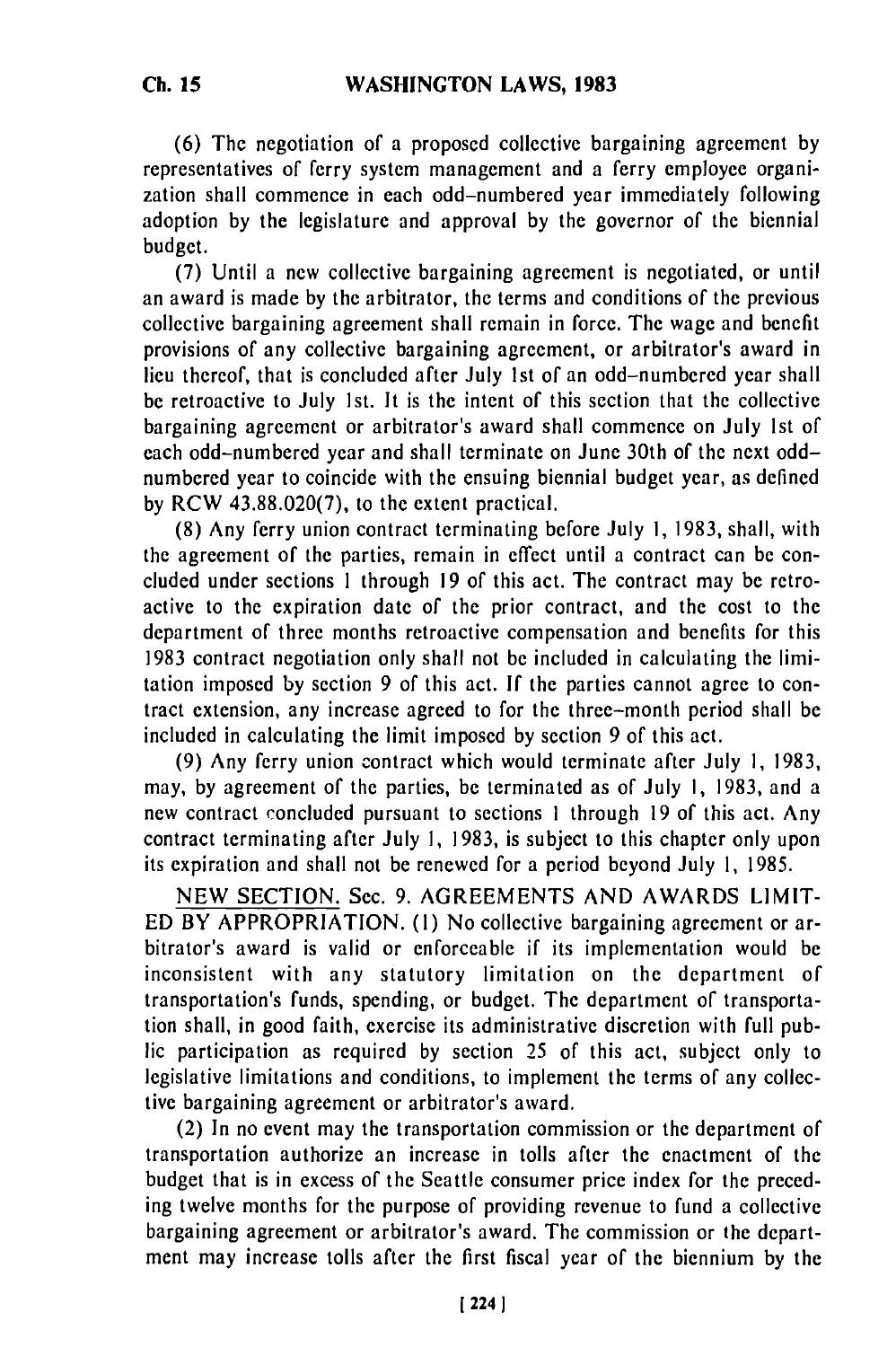amount that the Seattle consumer price index increased after the previous toll increase. This subsection shall not be construed to prevent increases due to items that are not labor-related and that are beyond the direct control of the department.

NEW SECTION. Sec. 10. MARINE EMPLOYEES' COMMISSION REVIEW FOR COMPLIANCE WITH FISCAL LIMITATIONS-EF-FECTIVE DATE OF AGREEMENTS AND ARBITRATION ORDERS. **(1)** No negotiated agreement or arbitration order may become effective and in force until five calendar days after an agreement has been negotiated or an arbitration order entered for each and every ferry employee bargaining unit.

(2) Upon the conclusion of negotiations or arbitration procedures with all ferry employee bargaining units, the secretary shall ascertain whether the cumulative fiscal requirements of all such agreements and arbitration orders are within the limitations imposed by section 9 of this act.

(3) If the secretary finds that budgetary or fare restrictions will be exceeded, he shall, within five calendar days of completion of negotiations or arbitration with the last bargaining unit to conclude an agreement, submit all agreements and arbitration awards to the marine employees' commission for a binding determination whether the limitations of section 9 of this act have been exceeded.

(4) The marine employees' commission shall review all negotiated agreements and arbitration orders, and may take written or oral testimony from the parties, regarding compliance with section 9 of this act. Within fifteen calendar days of receiving the secretary's request for review, the commission shall determine by a majority vote of its members whether or not the cumulative effect of all such agreements and orders exceeds the limitations of section 9 of this act.

(5) If the marine employees' commission determines that the limitations of section 9 of this act would be exceeded if all agreements and arbitration orders were given full force and effect, it shall order the minimum percentage reduction in straight time wage provisions applied equally across the board to all agreements or arbitration orders which will result in compliance with section 9 of this act.

(6) Whenever the secretary requests a determination by the marine employees' commission pursuant to this section, the effect of all agreements and arbitration orders shall be stayed, pending the commission's final determination.

NEW SECTION. Sec. 11. IMPASSE PROCEDURES. As the first step in the performance of their duty to bargain, ferry system management and the employee organization shall endeavor to agree upon impasse procedures. The agreement shall provide for implementation of these impasse procedures not later than July 1st in each odd-numbered year following enactment of the biennial budget. If the parties fail to agree upon impasse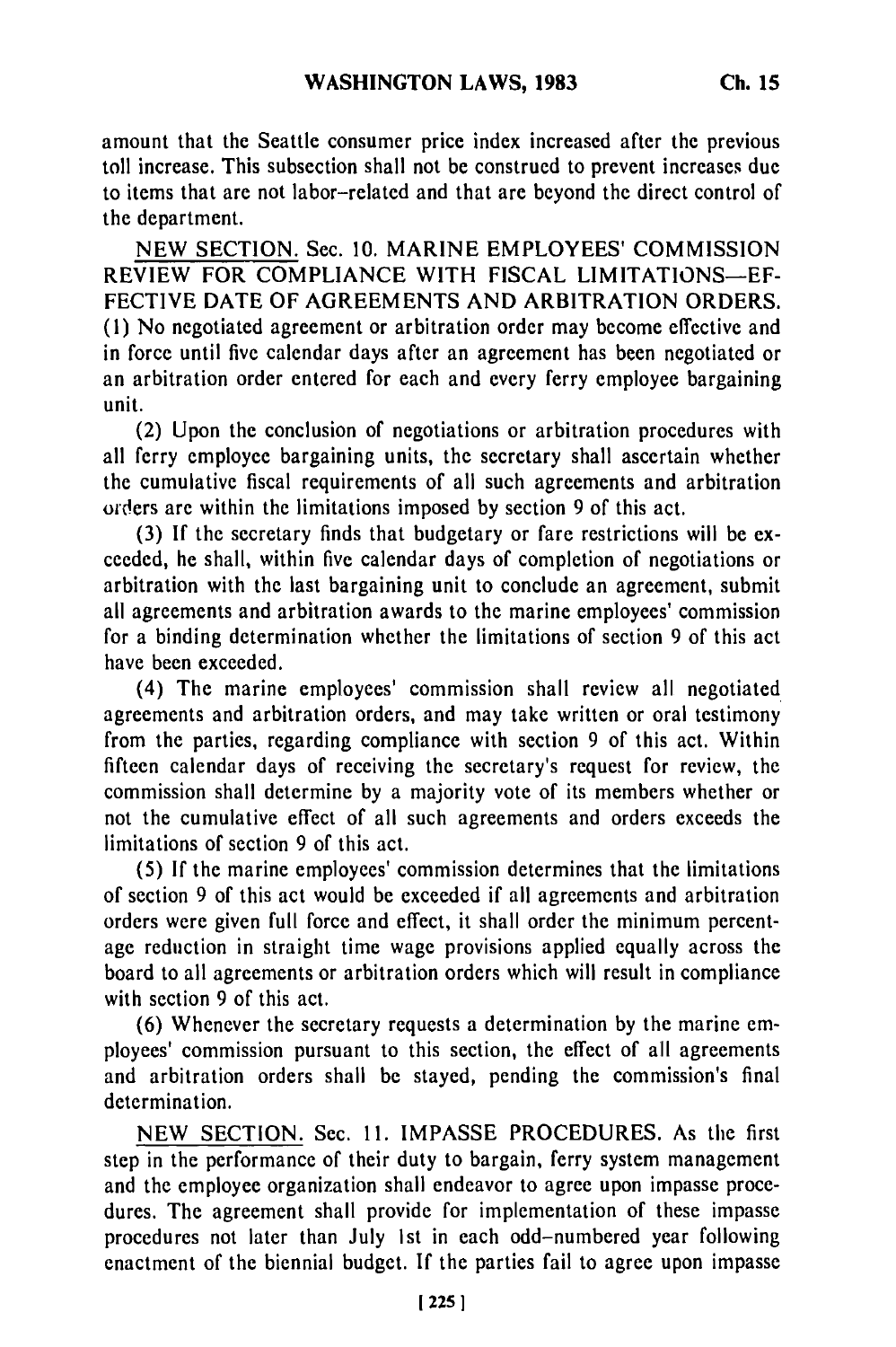procedures under this section, the impasse procedures provided in sections 12 through 14 of this act apply. It is unlawful for either party to refuse to participate in the impasse procedures provided in sections 12 through 14 of this act.

NEW SECTION. Sec. 12. MEDIATION. In the absence of an impasse agreement between the parties or the failure of either party to utilize its procedures by August 1st in each odd-numbered year, the marine employees' commission shall, upon the request of either party, appoint an impartial and disinterested person to act as mediator pursuant to section 19 of this act. It is the function of the mediator to bring the parties together to effectuate a settlement of the dispute, but the mediator shall not compel the parties to agree.

NEW SECTION. Sec. 13. FACT-FINDING. Prior to collective bargaining, the marine employees' commission shall conduct a salary survey which shall be a public document comparing wages, hours, employee benefits, and conditions of employment of involved ferry employees with those of private sector employecs within the state and Washington state employees doing directly comparable work, giving consideration to factors peculiar to the area and the classifications involved. The commission shall make such other findings of fact as the parties may request during bargaining or impasse.

NEW SECTION. Sec. 14. WAIVER OF MEDIATION AND FACT-FINDING. By mutual agreement, the parties may waive mediation and fact-finding, as provided for in sections 12 and 13 of this act, and proceed with binding arbitration as provided for in section **15** of this act. The waiver shall be in writing and be signed by the representatives of the parties.

NEW SECTION. Sec. 15. BINDING ARBITRATION. (1) If impasse persists fourteen days after the mediator has been appointed, or beyond any other date mutually agreed to by the parties, all impasse items shall be submitted to arbitration pursuant to this section, and that arbitration shall be binding upon the parties.

(2) Each party shall submit to the other within four days of request, a final offer on the impasse items with proof of service of a copy upon the other party. Each party shall also submit a copy of a draft of the proposed collective bargaining agreement to the extent to which agreement has been reached and the name of its selected arbitrator. The parties may continue to negotiate all offers until an agreement is reached or a decision rendered by the panel of arbitrators.

As an alternative procedure, the two parties may agree to submit the dispute to a single arbitrator. If the parties cannot agree on the arbitrator within four days, the selection shall be made pursuant to subsection (5) of this section. The full costs of arbitration under this provision shall be shared equally by the parties to the dispute.

 $\mathbf{I}$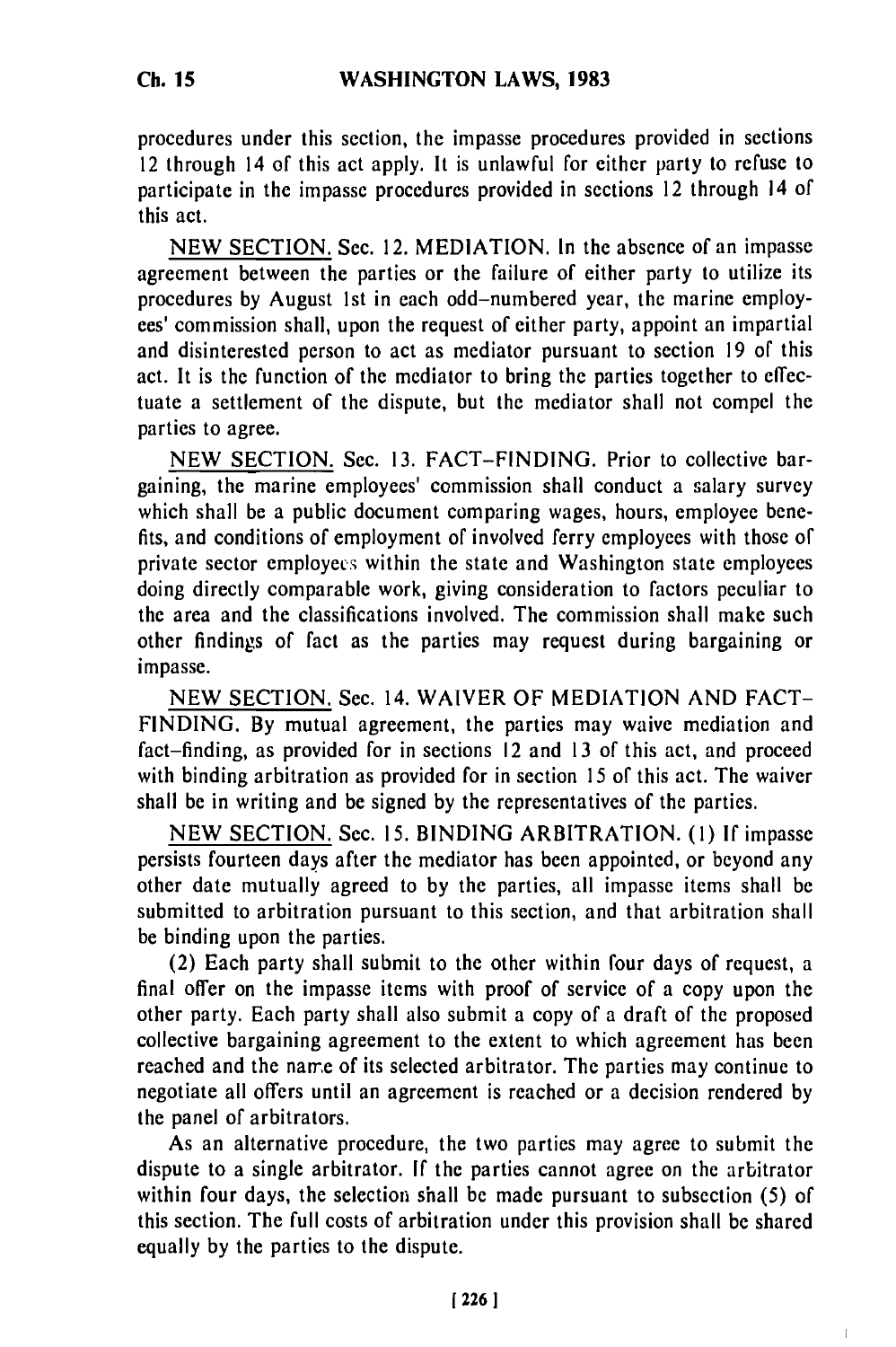**(3)** The submission of the impasse items to the arbitrators shall be limited to those issues upon which the parties have not reached agreement. With respect to each such item, the arbitration panel award shall be restricted to the final offers on each impasse item submitted **by** the parties to the arbitration board on each impasse item.

(4) The panel of arbitrators shall consist of three members appointed in the following manner:

(a) One member shall be appointed **by** the secretary of transportation;

**(b)** One member shall be appointed **by** the ferry employee organization;

(c) One member shall be appointed mutually **by** the members appointed **by** the secretary of transportation and the employee organization. The last member appointed shall **be** the chairman of the panel of arbitrators. No member appointed may be an employee of the parties;

**(d)** Ferry system management aid the employee organization shall each pay the fees and expenses incurred **by** the arbitrator each selected. The fee and expenses of the chairman of the panel shall be shared equally **by** each party.

**(5) If** the third member has not been selected within four days of notification as provided in subsection (2) of this section, a list of seven arbitrators shall be submitted to the parties **by** the marine employees' commission. The two arbitrators selected **by** ferry system management and the ferry employ**ee** organization shall determine **by** lot which arbitrator shall remove the first name from the list submitted **by** the marine employees' commission. The second arbitrator and the first arbitrator shall alternately remove one additional name until only one name remains. The person whose name remains shall become the chairman of the panel of arbitrators and shall call a meeting within thirty days, or at such time mutually agreed to **by** the parties, at a location designated **by** him or her. In lieu of a list of seven nominees for the third member being submitted **by** the marine employees' commission, the parties may mutually agree to have either the Federal Mediation and Conciliation Service or the American Arbitration Association submit a list of seven nominees.

**(6) If** a vacancy occurs on the panel of arbitrators, the selection for replacement of that member shall be in the same manner and within the same time limits as the original member was chosen. No final award under subsection **(3)** of this section may be made **by** the panel until three arbitrators have been chosen.

**(7)** The panel of arbitrators shall at no time engage in an effort to mediate or otherwise settle the dispute in any manner other than that prescribed in this section.

**(8)** From the time of appointment until such time as the panel of arbitrators makes its final determination, there shall be no discussion concerning recommendations for settlement of the dispute **by** the members of the panel of arbitrators with parties other than those who are direct parties to the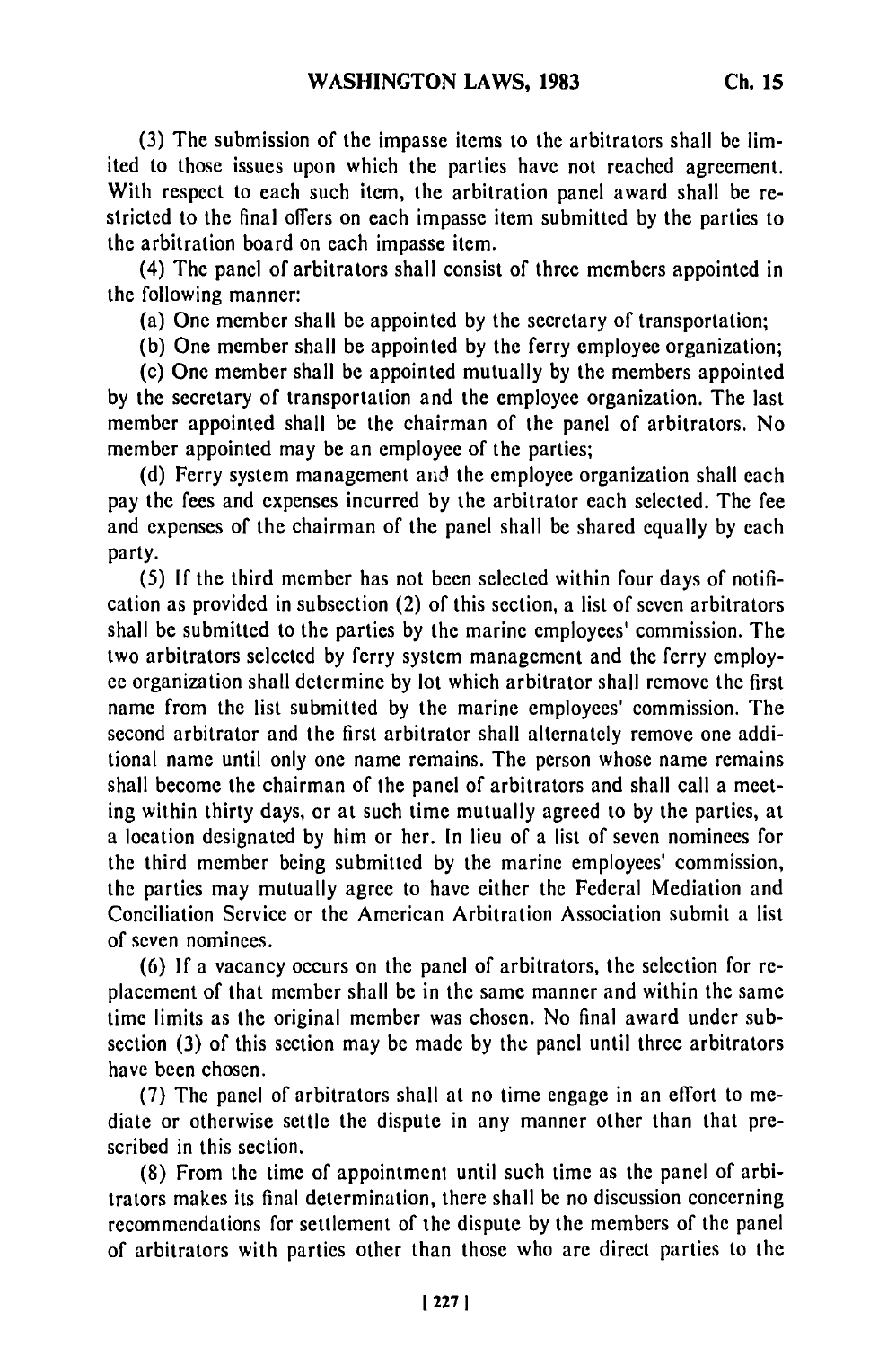dispute. The panel of arbitrators may conduct formal or informal hearings to discuss offers submitted by both parties.

(9) The panel of arbitrators shall consider, in addition to any other relevant factors, the following factors:

(a) Past collective bargaining contracts between the parties including the bargaining that led up to the contracts;

(b) Comparison of wages, hours, employee benefits, and conditions of employment of the involved ferry employees with those of private sector employees within the state and Washington state employees doing directly comparable work, giving consideration to factors peculiar to the area and the classifications involved;

(c) The interests and welfare of the public, the ability of the ferry system to finance economic adjustments, and the effect of the adjustments on the normal standard of services;

(d) The right of the legislature to appropriate and to limit funds for the conduct of the ferry system; and

(e) The limitations on ferry toll increases and operating subsidies as may be imposed by the legislature.

(10) The chairman of the panel of arbitrators may hold hearings and administer oaths, examine witnesses and documents, take testimony and receive evidence, issue subpoenas to compel the attendance of witnesses and the production of records, and delegate such powers to other members of the pane! of arbitrators. The chairman of the panel of arbitrators may petition the superior court in Thurston county, or any courty in which any hearing is held, to enforce the order of the chairman compelling the attendance of witnesses and the production of records.

(11) A majority of the panel of arbitrators shall within thirty days after its first meeting select the most reasonable offer, in its judgment, of the final offers on each impasse item submitted by the parties.

(12) The selections by the panel of arbitrators and items agreed upon by the ferry system management and the employee organization shall be deemed to be the collective bargaining agreement between the parties.

(13) The determination of the panel of arbitrators shall be by majority vote and shall be final and binding, subject to sections 9 and 10 of this act. The panel of arbitrators shall give written explanation for its selection and inform the parties of its decision.

NEW SECTION. Sec. 16. LEGAL ACTIONS. **(1)** Any ferry empluyee organization and the department of transportation may sue or be sued as an entity under this chapter. Service upon any party shall be in accordance with law or the rules of civil procedure. Nothing in this chapter may be construed to make any individual or his assets liable for any judgment against the department of transportation or a ferry employee organization if the individual was acting in his official capacity.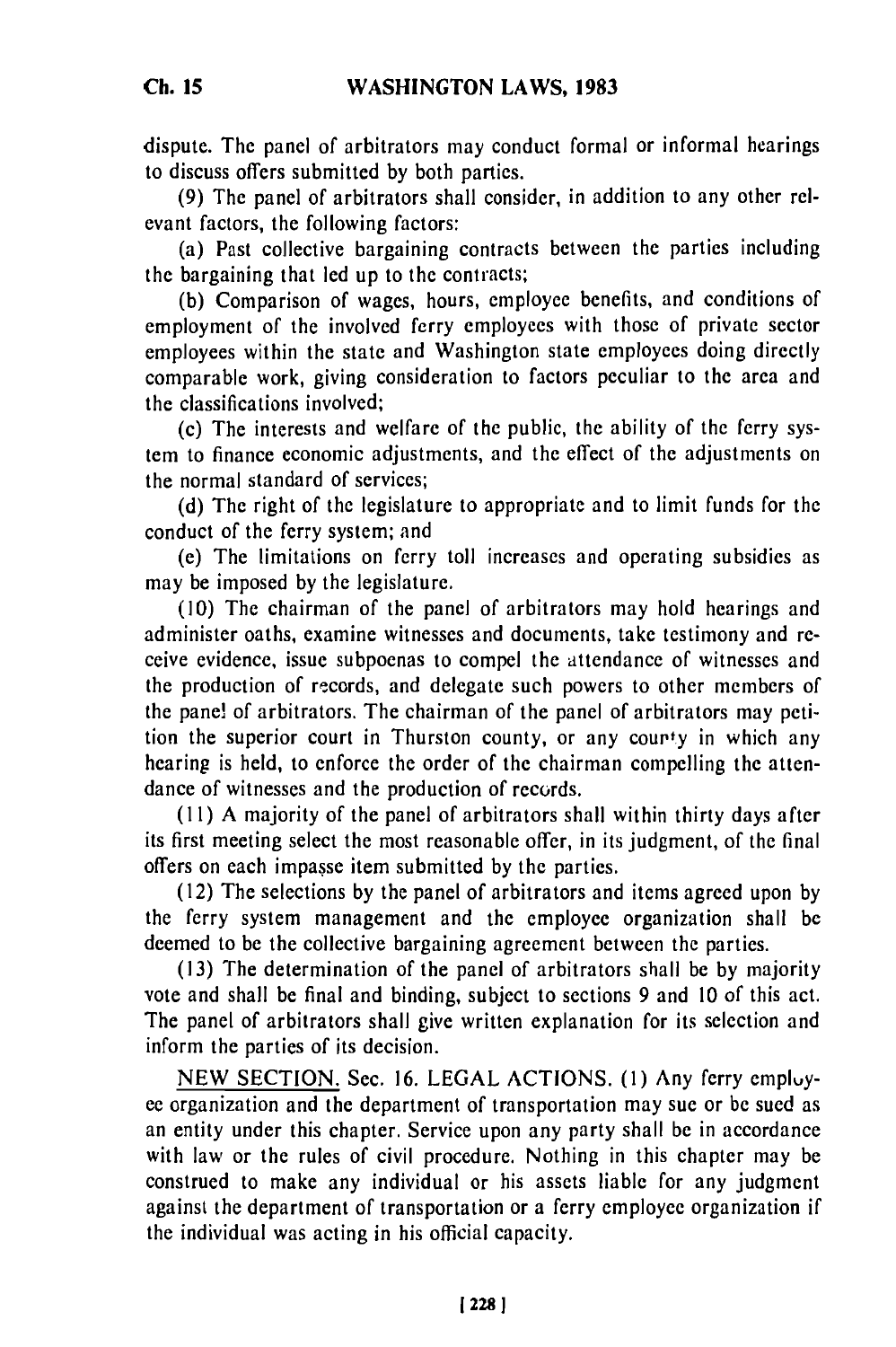(2) Any legal action **by** any ferry employee organization or the department of transportation under this chapter shall be filed in Thurston county superior court within ten days of when the cause of action arose. The court shall consider those actions on a priority basis and determine the merits of the actions within thirty days of filing.

NEW SECTION. Sec. 17. NOTICE AND SERVICE. Any notice required under this chapter shall be in writing, but service thereof is sufficient if mailed by restricted certified mail, return receipt requested, addressed to the last known address of the parties, unless otherwise provided in this chapter. Refusal of restricted certified mail by any party shall be considered service. Prescribed time periods commence from the date of the receipt of the notice. Any party may at any time execute and deliver an acceptance of service in lieu of mailed notice.

NEW SECTION. Sec. 18. INSURANCE AND HEALTH CARE. Absent a collective bargaining agreement to the contrary, the department of transportation shall provide contributions to insurance and health care plans for ferry system employees and dependents, as determined by the state employees' insurance board, under chapter 41.05 RCW. The ferry system management and employee organizations may collectively bargain for other insurance and health care plans, and employer contributions may exceed that of other state agencies as provided in RCW 41.05.050, subject to section 9 of this act. However, after July 1, 1984, any amount by which the employer contribution for ferry system employees' and dependents' insurance and health care plans exceeds that provided for other state agencies shall reduce the funds available for compensation purposes, pursuant to section 9 of this act.

NEW SECTION. Sec. 19. MARINE EMPLOYEES' COMMISSION. **(1)** There is created the marine employees' commission. The governor shall appoint the commission with the consent of the senate. The commission shall consist of three members: One member to be appointed from labor, one member from industry, and one member from the public who has significant knowledge of maritime affairs. The public member shall be chairman of the commission. One of the original members shall be appointed for a term of three years, one for a term of four years, and one for a term of five years. Their successors shall be appointed for terms of five years each, except that any person chosen to fill a vacancy shall be appointed only for the unexpired term of the member whom he succeeds. Commission members are eligible for reappointment. Any member of the commission may be removed by the governor, upon notice and hearing, for neglect of duty or malfeasance in office, but for no other cause. Commission members are not eligible for state retirement under chapter 41.40 RCW by virtue of their service on the commission. Members  $\alpha$  the commission shall be compensated and receive reimbursement for ofticial travel and other expenses at the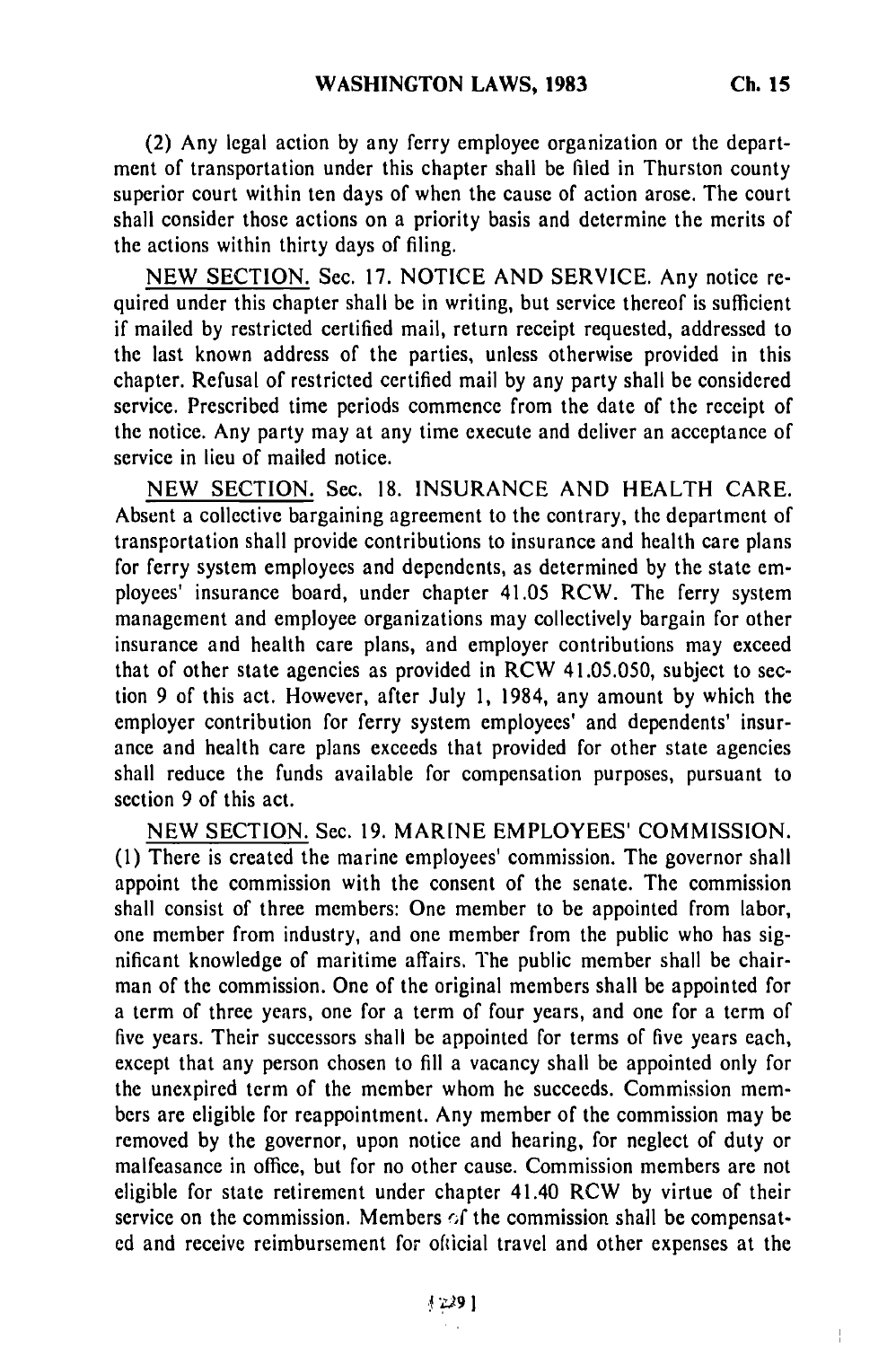same rate and on the same terms as provided for the transportation commission by RCW 47.01.061. The payments shall be made from the Puget Sound ferry operations account.

(2) The marine employees' commission shall: (a) Adjust all complaints, grievances, and disputes between labor and management arising out of the operation of the ferry system as provided in section 6 of this act; (b) provide for impasse mediation as required in section 12 of this act; (c) conduct factfinding and provide salary surveys as required in section **13** of this act; and (d) provide for the selection of an impartial arbitrator as required in section 15(5) of this act.

(3) In adjudicating all complaints, grievances, and disputes, the party claiming labor disputes shall, in writing, notify the marine employees' commission, which shall make careful inquiry into the cause thereof and issue an order advising the ferry employee, or the ferry employee organization representing him or her, and the department of transportation, as to the decision of the commission.

The parties are entitled to offer evidence relating to disputes at all hearings conducted by the commission. The orders and awards of the commission are final and binding upon any ferry employee or employees or their representative affected thereby and upon the department.

The commission shall adopt rules of procedure under chapter 34.04 RCW.

The commission has the authority to subpoena any ferry employee or employees, or their representatives, and any member or representative of the department, and any witnesses. The commission may require attendance of witnesses and the production of all pertinent records at any hearings held by the commission. The subpoenas of the commission are enforceable by order of any superior court in the state of Washington for the county within which the proceeding may be pending. The commission may hire staff as necessary, appoint consultants, enter into contracts, and conduct studies as reasonably necessary to carry out this chapter.

Sec. 20. Section 9, chapter ... (SB 3036). Laws of 1983 and RCW 41- .05.050 are each amended to read as follows:

**(1)** Every department, division, or separate agency of state government, and such county, municipal, or other political subdivisions as are covered by this chapter, shall provide contributions to insurance and health care plans for its employees and their dependents, the content of such plans to be determined by the state employees insurance board. Such contributions, which shall be paid by the county, the municipality, or other political subdivision for their employees, shall include an amount determined by the state employee's insurance board to pay the administrative expenses of the board and the salaries and wages and expenses of the benefits supervisor and other necessary personnel: PROVIDED, That this administrative service charge for state employees shall not result in an employer contribution in excess of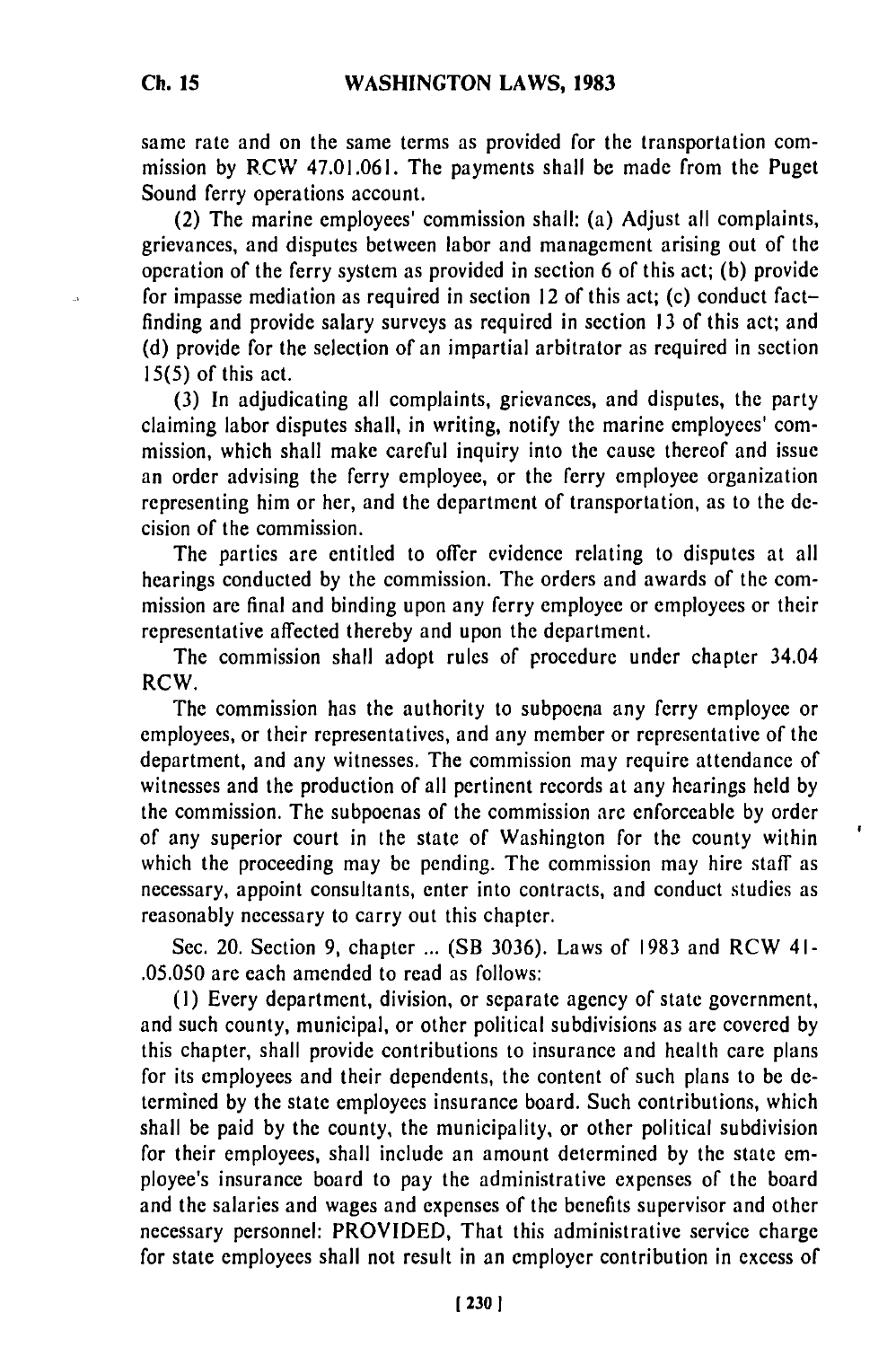the amount authorized **by** the governor and the legislature as prescribed in RCW 41.05.050(2), and that the sum of an employee's insurance premiums and administrative service charge in excess of such employer contribution shall be paid by the employee. All such contributions will be paid into the state employees insurance fund to be expended in accordance with RCW 41.05.030.

(2) The contributions of any department, division, or separate agency of the state government, and such county, municipal, or other political subdivisions as are covered by this chapter, shall be set by the state employees insurance board, subject to the approval of the governor for availability of funds as specifically appropriated by the legislature for that purpose: PRO-VIDED, That provision for school district personnel shall not be made under this chapter: PROVIDED FURTHER, That insurance and health care contributions for ferry employees shall be governed by section 18 of this act.

(3) The trustee with the assistance of the department of personnel shall survey private industry and public employers in the state of Washington to determine the average employer contribution and the average level of benefits for group insurance programs under the jurisdiction of the state employees insurance board. Such survey shall be conducted during each evennumbered year but may be conducted more frequently. The survey shall be reported to the board for its use in setting the amount of the recommended employer contribution to the employee insurance benefit program covered by this chapter. The board shall transmit a recommendation for the amount of the employer contribution to the governor and the director of financial management for inclusion in the proposed budgets submitted to the legislature.

Sec. 21. Section **1,** chapter 11, Laws of 1972 ex. sess. as last amended by section 2, chapter 53, Laws of 1982 1st ex. sess. and RCW 41.06.070 are each amended to read as folows:

The provisions of this chapter do not apply to:

**(1)** The members of the legislature or to any employee of, or position in, the legislative branch of the state government including members, officers, and employees of the legislative council, legislative budget committee, statute law committee, and any interim committee of the legislature;

(2) The justices of the supreme court, judges of the court of appeals, judges of the superior courts or of the inferior courts, or to any employee of, or position in the judicial branch of state government;

(3) Officers, academic personnel, and employees of state institutions of higher education, the state board for community college education, and the higher education personnel board;

(4) The officers of the Washington state patrol;

(5) Elective officers of the state;

**(6)** The chief executive officer of each agency;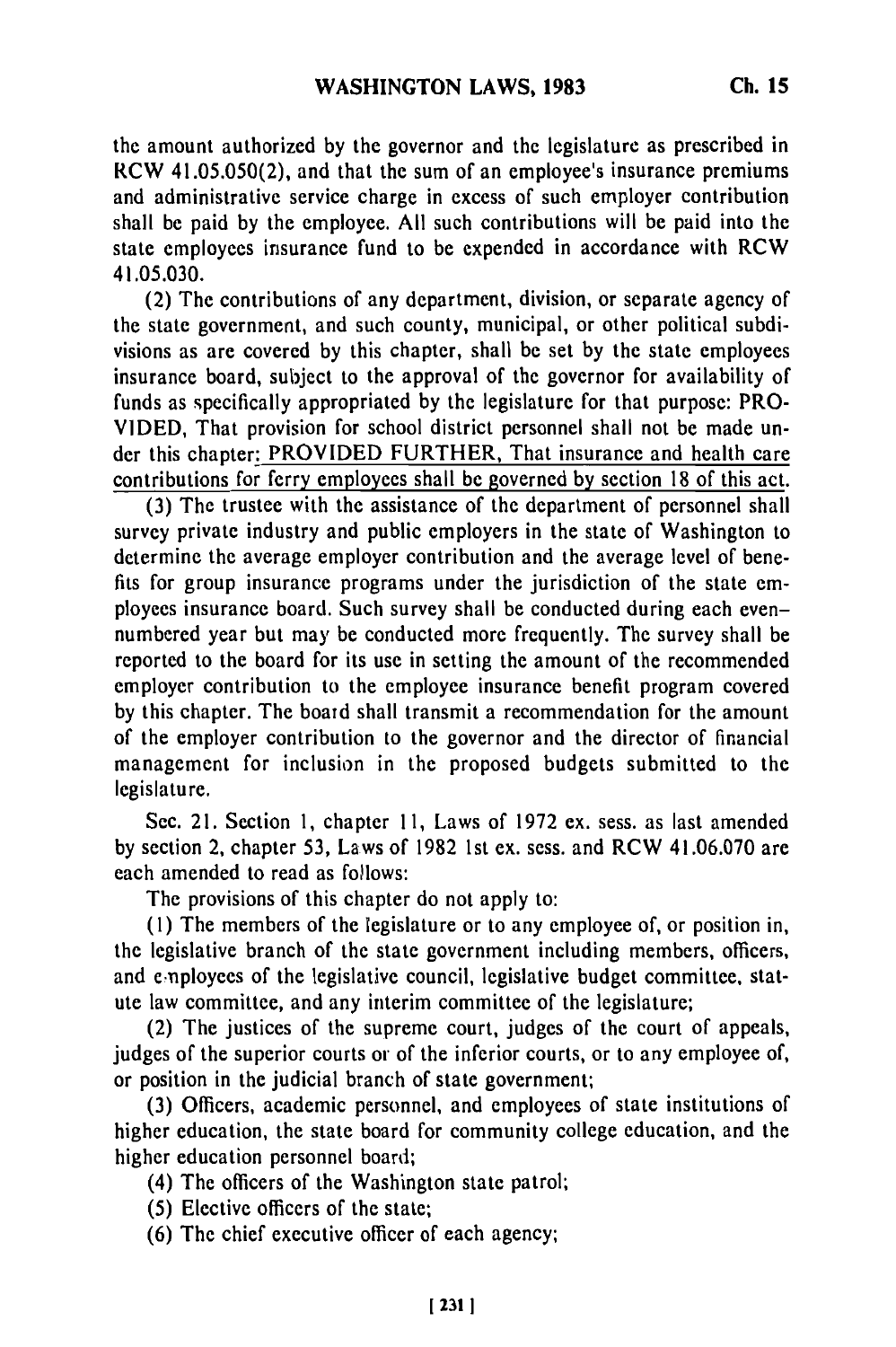**(7)** In the departments of employment security, fisheries, social and health services, the director and his confidential secretary; in all other departments, the executive head of which is an individual appointed by the governor, the director, his confidential secretary, and his statutory assistant directors;

(8) In the case of a multimember board, commission, or committee, whether the members thereof are elected, appointed by the governor or other authority, serve ex officio, or are otherwise chosen:

(a) All members of such boards, commissions, or committees;

(b) If the members of the board, commission, or committee serve on a part time basis and there is a statutory executive officer: (i) The secretary of the board, commission, or commiltee; (ii) the chief executive officer of the board, commission, or committee; and (iii) the confidential secretary of the chief executive officer of the board, commission, or committee;

(c) If the members of the board, commission, or committee serve on a full time basis: (i) The chief executive officer or administrative officer as designated by the board, commission, or committee; and (ii) a confidential secretary to the chairman of the board, commission, or committee;

(d) If all members of the board, commission, or committee serve ex officio: (i) The chief executive officer; and (ii) the confidential secretary of such chief executive officer;

(9) The confidential secretaries and administrative assistants in the immediate offices of the elective officers of the state;

(10) Assistant attorneys general;

**(1I)** Commissioned and enlisted personnel in the military service of the state;

(12) Inmate, student, part time, or temporary employees, and part time professional consultants, as defined by the state personnel board or the board having jurisdiction;

(13) The public printer or to any employees of or positions in the state printing plant;

(14) Officers and employees of the Washington state fruit commission;

(15) Officers and employees of the Washington state apple advertising commission;

(16) Officers and employees of the Washington state dairy products commission;

(17) Officers and employees of the Washington tree fruit research commission;

(18) Officers and employees of the Washington state beef commission;

(19) Officers and employees of any commission formed under the provisions of chapter 191, Laws of 1955, and chapter 15.66 RCW;

(20) Officers and employees of the state wheat commission formed under the provisions of chapter 87, Laws of 1961 (chapter 15.63 RCW);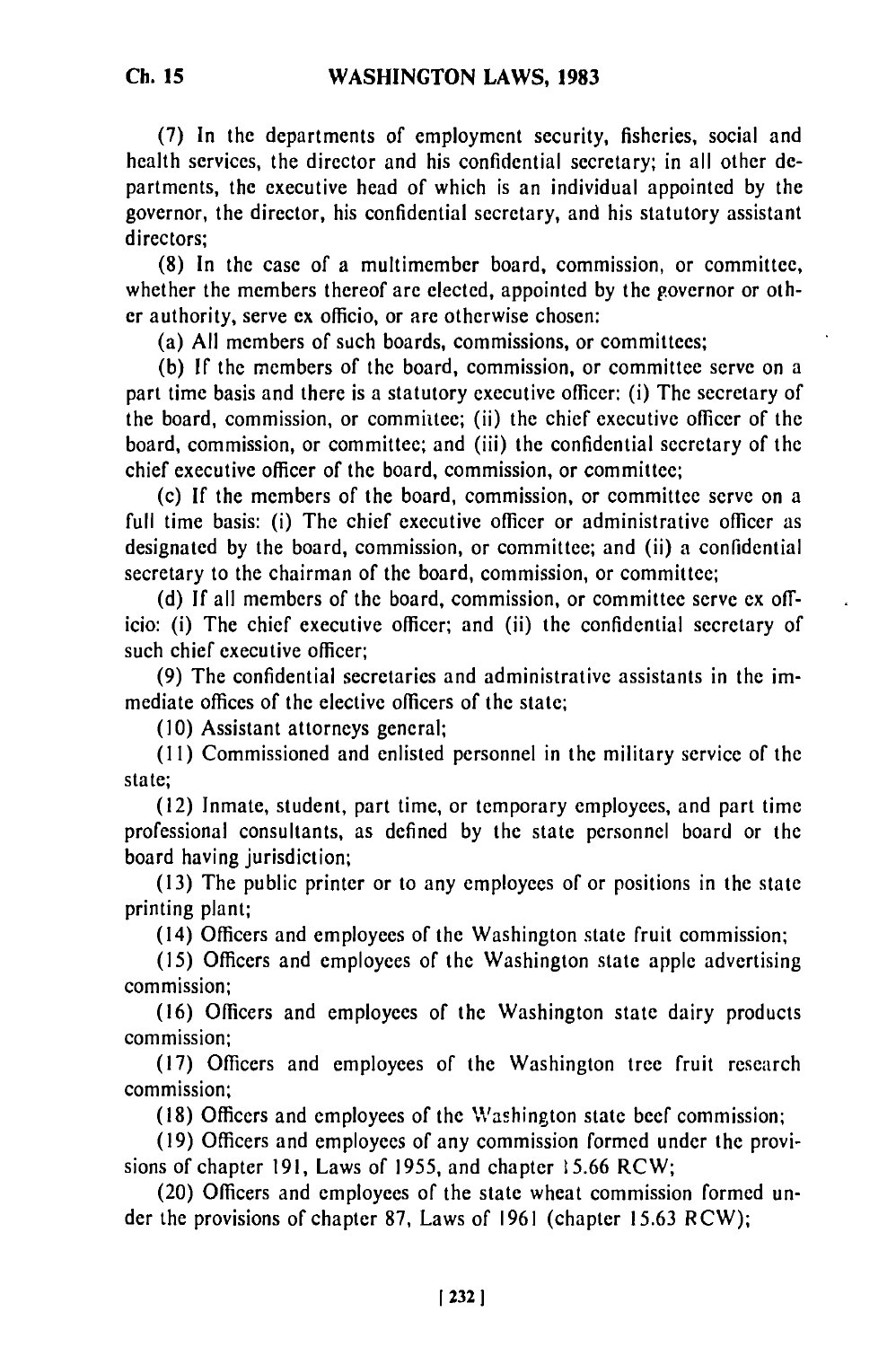(21) Officers and employees of agricultural commissions formed under the provisions of chapter 256, Laws of 1961 (chapter 15.65 RCW);

(22) Liquor vendors appointed by the Washington state liquor control board pursuant to RCW 66.08.050: PROVIDED, HOWEVER, That rules and regulations adopted by the state personnel board pursuant to RCW 41- .06.150 regarding the basis for, and procedures to be followed for, the dismissal, suspension, or demotion of an employee, and appeals therefrom shall be fully applicable to liquor vendors except those part time agency vendors employed by the liquor control board when, in addition to the sale of liquor for the state, they sell goods, wares, merchandise, or services as a self-sustaining private retail business;

(23) Executive assistants for personnel administration and labor relations in all state agencies employing such executive assistants including but not limited to all departments, offices, commissions, committees, boards, or other bodies subject to the provisions of this chapter and this subsection shall prevail over any provision of law inconsistent herewith unless specific exception is made in such law;

(24) All employees of the marine employees' commission;

(25) In addition to the exemptions specifically provided by this chapter, the state personnel board may provide for further exemptions pursuant to the following procedures. The governor or other appropriate elected official may submit requests for exemption to the personnel board stating the reasons for requesting such exemptions. The personnel board shall hold a public hearing, after proper notice, on requests submitted pursuant to this subsection. If the board determines that the position for which exemption is requested is one involving substantial responsibility for the formulation of basic agency or executive policy or one involving directing and controlling program operations of an agency or a major administrative division thereof, the personnel board shall grant the request and such determination shall be final. The total number of additional exemptions permitted under this subsection shall not exceed one hundred seventy-five for those agencies not directly under the authority of any elected public official other than the governor, and shall not exceed a total of twenty-five for all agencies under the authority of elected public officials other than the governor. The state personnel board shall report to each regular session of the legislature during an odd-numbered year all exemptions granted pursuant to the provisions of this subsection, together with the reasons for such exemptions.

The salary and fringe benefits of all positions presently or hereafter exempted except for the chief executive officer of each agency, full time members of boards and commissions, administrative assistants and confidential secretaries in the immediate office of an elected state official, and the personnel listed in subsections (10) through (21) of this section, shall be determined by the state personnel board.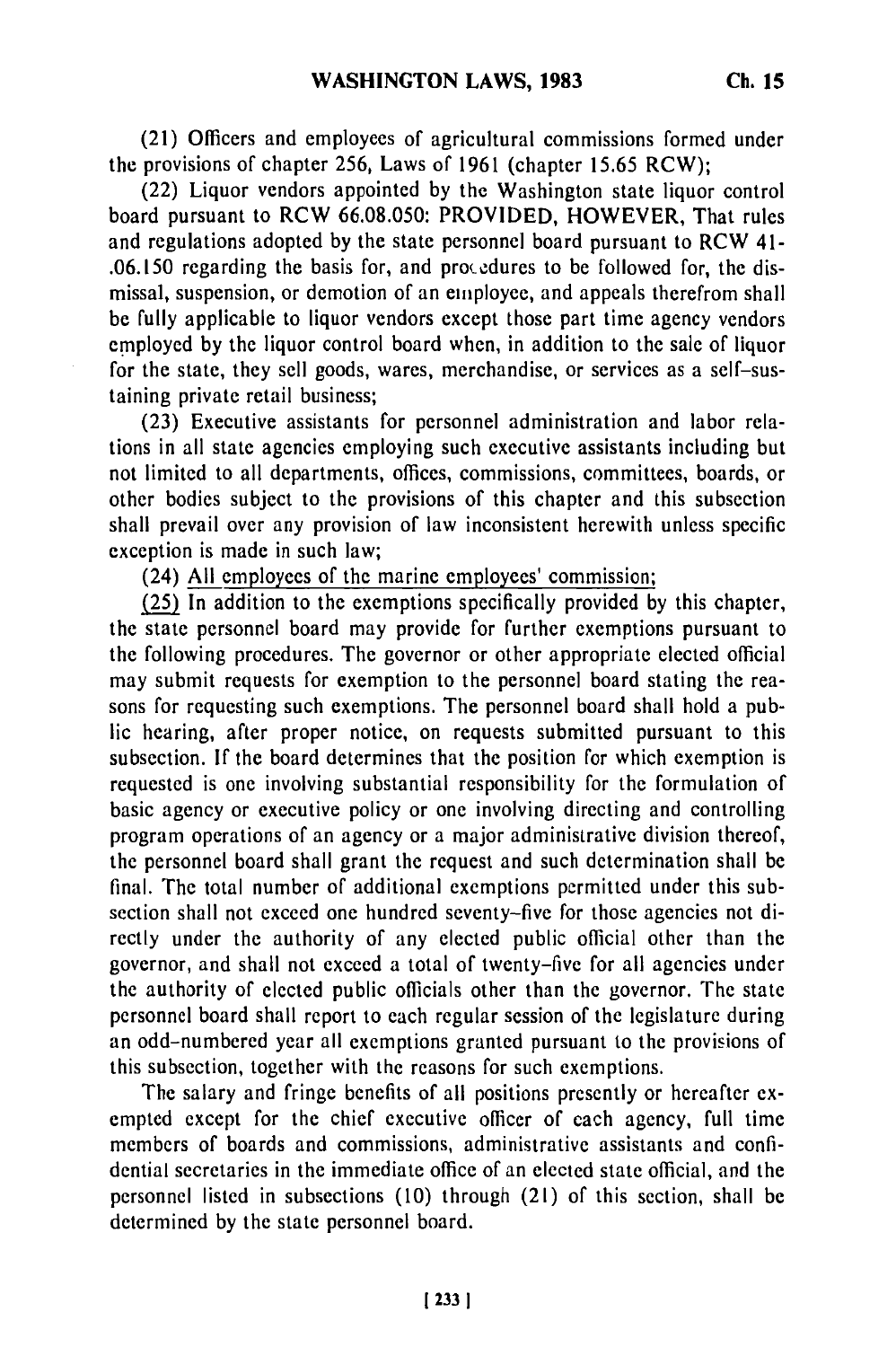Any person holding a classified position subject to the provisions of this chapter shall, when and if such position is subsequently exempted from the application of this chapter, be afforded the following rights: If such person previously held permanent status in another classified position, such person shall have a right of reversion to the highest class of position previously held, or to a position of similar nature and salary.

Any classified employee having civil service status in a classified position who accepts an appointment in an exempt position shall have the right of reversion to the highest class of position previously held, or to a position of similar nature and salary, within four years from the date of appointment to the exempt position. However, (a) upon the prior request of the appointing authority of the exempt position, the personnel board may approve one extension of no more than four years; and (b) if an appointment was accepted prior to July 10, 1982, then the four-year period shall begin on July 10, 1982.

NEW SECTION. Sec. 22. There is added to chapter 41.58 RCW a new section to read as follows:

For any matter concerning the state ferry system and employee relations, collective bargaining, or labor disputes or stoppages, the provisions of chapter 47.64 RCW shall govern.

Sec. 23. Section 46.68.030, chapter 12, Laws of 1961 as last amended by section 9, chapter 342, Laws of 1981 and RCW 46.68.030 are each amended to read as follows:

All fees received by the director for vehicle licenses under the provisions of chapter 46.16 RCW shall be forwarded to the state treasurer, accompanied by a proper identifying detailed report, and be by him deposited to the credit of the motor vehicle fund, except that the proceeds from the vehicle license fee and renewal license fee shall be deposited by the state treasurer as hereinafter provided. After July 1, 1981, that portion of each vehicle license fee in excess of \$7.40 and that portion of each renewal license fee in excess of \$3.40 shall be deposited in the state patrol highway account in the motor vehicle fund, hereby created. Vehicle license fees, renewal license fees, and all other funds in the state patrol highway account shall be for the sole use of the Washington state patrol for highway activities of the Washington state patrol, subject to proper appropriations and reappropriations therefor, for any fiscal biennium after June 30, 1981, and twentyseven and three-tenths percent of the proceeds from \$7.40 of each vehicle license fee and \$3.40 of each renewal license fee shall be deposited each biennium in the Puget Sound ferry operations account to partially finance, together with other funds in the account, any budgeted state ferry system maintenance and operating deficit for that biennium. The deficit shall be calculated by subtracting from total costs the sum of all unappropriated funds available to the state ferry system, including revenues from tolls that are adjusted  $((\text{annually}))$  by the transportation commission  $((\text{to correspond}$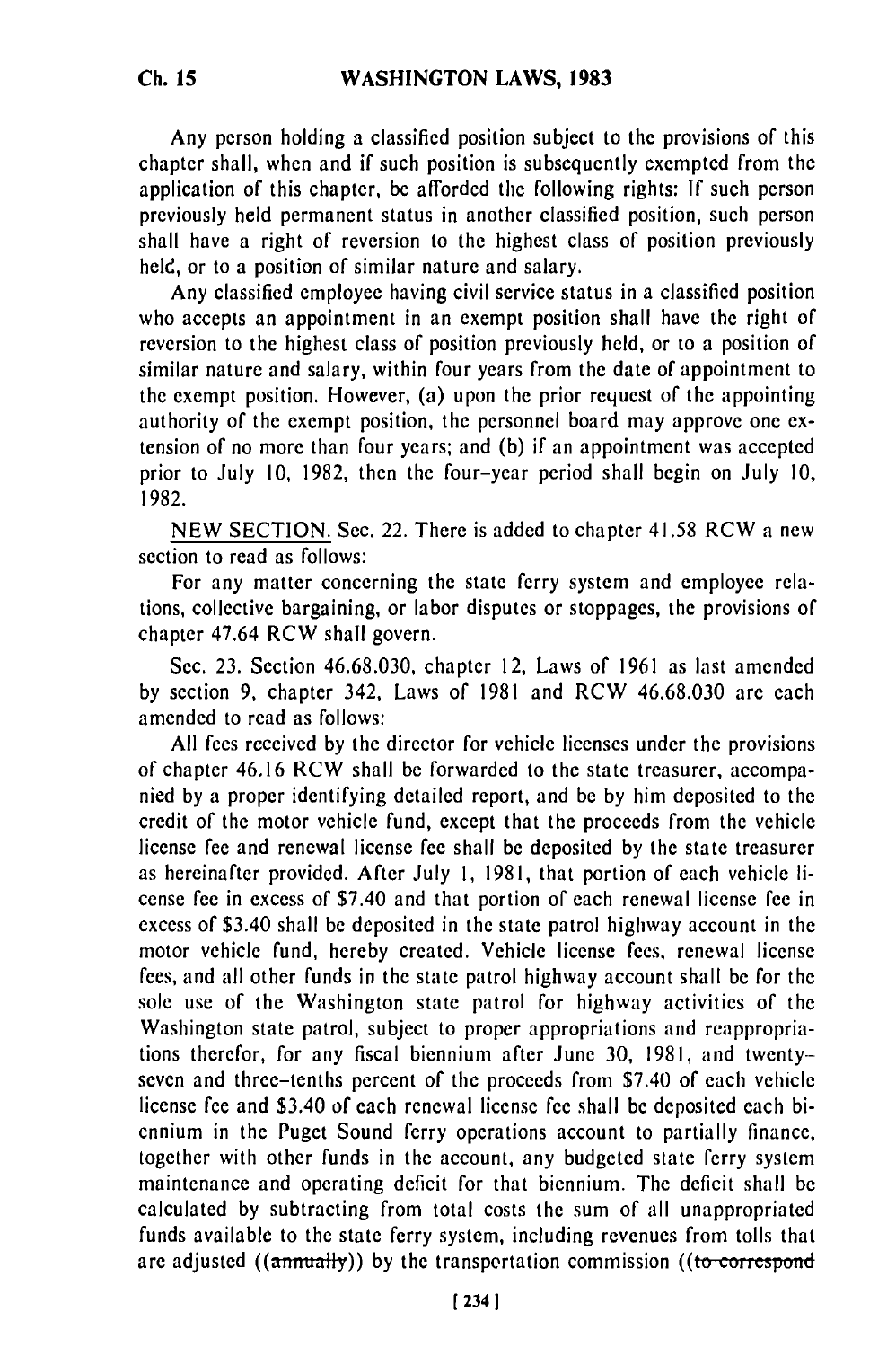with changes in the consumer price index for the city of Seattle pursuant to RCW 47.60.325)). Any remaining amounts of vehicle license fees and renewal license fees that are not deposited in the Puget Sound ferry operations account shall be deposited in the motor vehicle fund.

Sec. 24. Section 47.60.310, chapter 13, Laws of 1961 as last amended by section 137, chapter 3, Laws of 1983 and RCW 47.60.310 are each amended to read as follows:

(1) The department is further directed to conduct such review by soliciting and obtaining expressions from local community groups in order to be properly informed as to problems being experienced within the area served by the Washington state ferries. In order that local representation may be established, the department shall give prior notice of the review to the legislative authority ((of each county wherein a terminal of the Washington state ferries is located and the legislative authority of any other county ad**jacent to Puget Sound or the Strait of Juan de Fuca which by resolution has** notified the department of its intent to participate in the reviews)) of Clallam, Island, Jefferson, King, Kitsap, Pierce, San Juan, Skagit, and Snohomish counties.

**(2)** Each such county legislative authority ((is hereby directed to)) shall appoint a committee to consist of ((no more than)) five members to serve as an advisory committee to the department or its designated representative in such review.

(3) The members of each county ferry advisory committee shall be appointed for four-year terms. The initial terms shall commence on July 1, 1982, and end on June 30, 1986. Any vacancy shall be filled for the remainder of the unexpired term by the appointing authority. At least one person appointed to each advisory committee shall be representative of an established ferry-user group or of frequent users of the ferry system, at least one shall be representative of persons or firms using or depending upon the ferry system for commerce, and one member shall be representative of a local government transportation planning body or its staff. Every member shall be a resident of the county upon whose advisory committee he or she sits, and not more than three members shall at the time of their appointment be members of the same major political party.

(4) The committees to be appointed by the county legislative authorities shall serve without fee or compensation. ((It is not the intent of RCW 47-**.60.290 through 47.60.310 that any powers or duties now prescribed and** delegated to the department shall be assumed by any other board or committee.))

Sec. 25. Section 5, chapter 344, Laws of 1981 and RCW 47.60.326 are each amended to read as follows:

**(1)** In order to maintain an adequate, fair, and economically sound schedule of charges for the transportation of passengers, vehicles, and commodities on the Washington state ferries, including the Hood Canal bridge,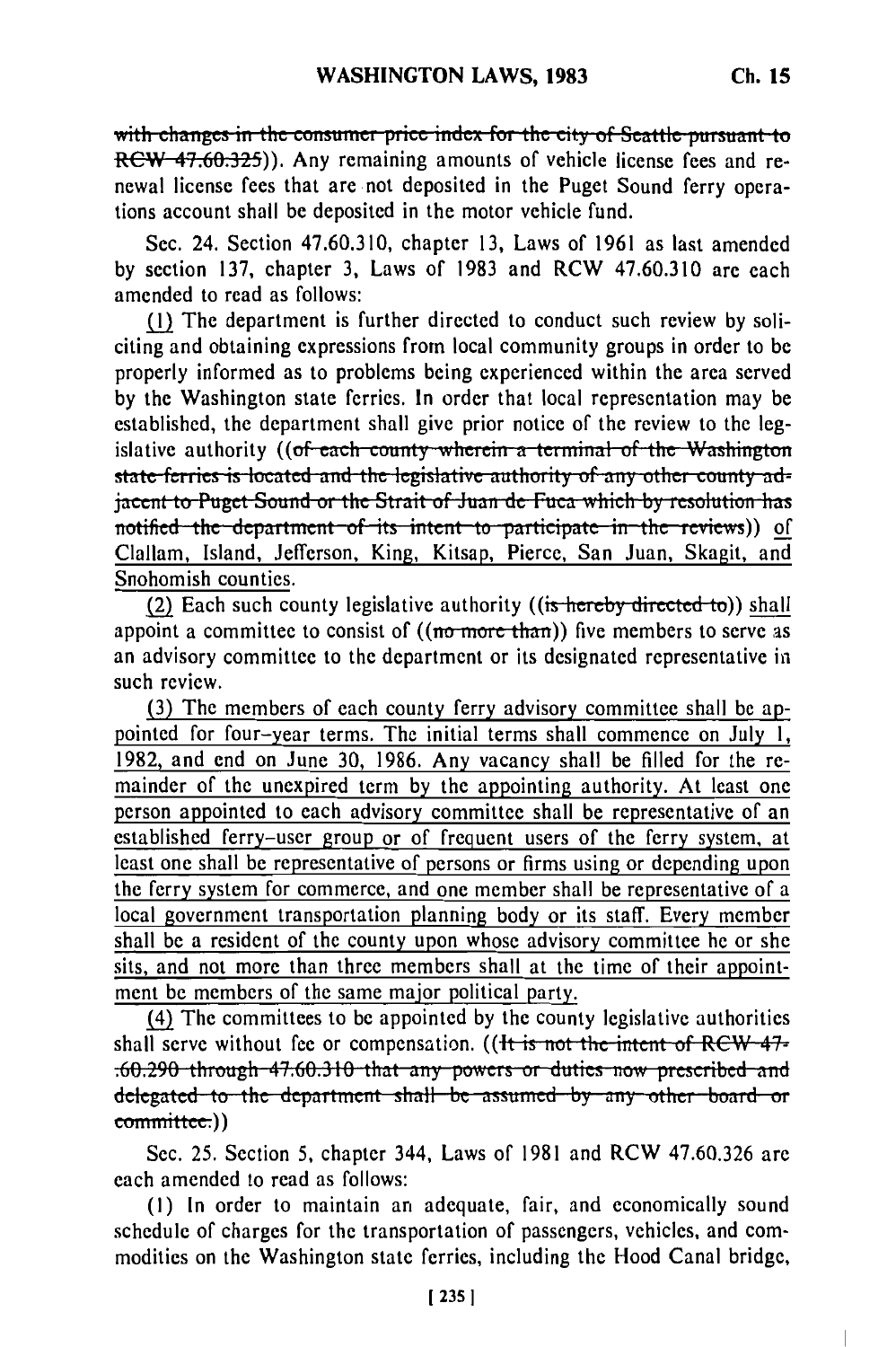**Ch. 15**

the department of transportation each year shall conduct a full review of such charges.

(2) Prior to February 1st of each odd-numbered year the department shall transmit to the transportation commission a report of its review together with its recommendations for the revision of a schedule of charges for the ensuing ((fiscal-year)) biennium. The commission on or before  $((A<sub>print</sub>))$  July 1st of that year shall adopt as a rule, in the manner provided by the Washington administrative procedure act, a schedule of charges for the Washington state ferries for the ensuing ((twelve-month period)) biennium commencing  $((\text{May}))$  July 1st. The schedule may initially be adopted as an emergency rule if necessary to take effect on, or as near as possible to, **((May)) July** 1st.

(3) The department in making its review and formulating recommendations and the commission in adopting a schedule of charges may consider any of the following factors:

(a) The amount of subsidy available to the ferry system for maintenance and operation;

(b) The time and distance of ferry runs;

(c) The maintenance and operation costs for ferry runs with a proper adjustment for higher costs of operating outmoded or less efficient equipment;

(d) The efficient distribution of traffic between cross-sound routes;

(e) The desirability of reasonable commutation rates for persons using the ferry system to commute daily to work;

(f) The effect of proposed fares in increasing walk-on and vehicular passenger use;

(g) The effect of proposed fares in promoting all types of ferry use during nonpeak periods;

(h) Such other factors as prudent managers of a major ferry system would consider.

(4) If at any time during the biennium it appears that projected toll revenues from the ferry system, together with the appropriation from the Puget Sound ferry operations account and any other operating subsidy available to the Washington state ferries, will be less than the projected total cost of maintenance and operation of the Washington state ferries for the biennium, the department shall forthwith undertake a review of its schedule of charges to ascertain whether or not the schedule of charges should be revised. The department shall, upon completion of its review report, submit its recommendation to the transportation commission which may in its sound discretion revise the schedule of charges as required to meet necessary maintenance and operation expenditures of the ferry system for the biennium or may defer action until the regular annual review and revision of ferry charges as provided in subsection (2) of this section.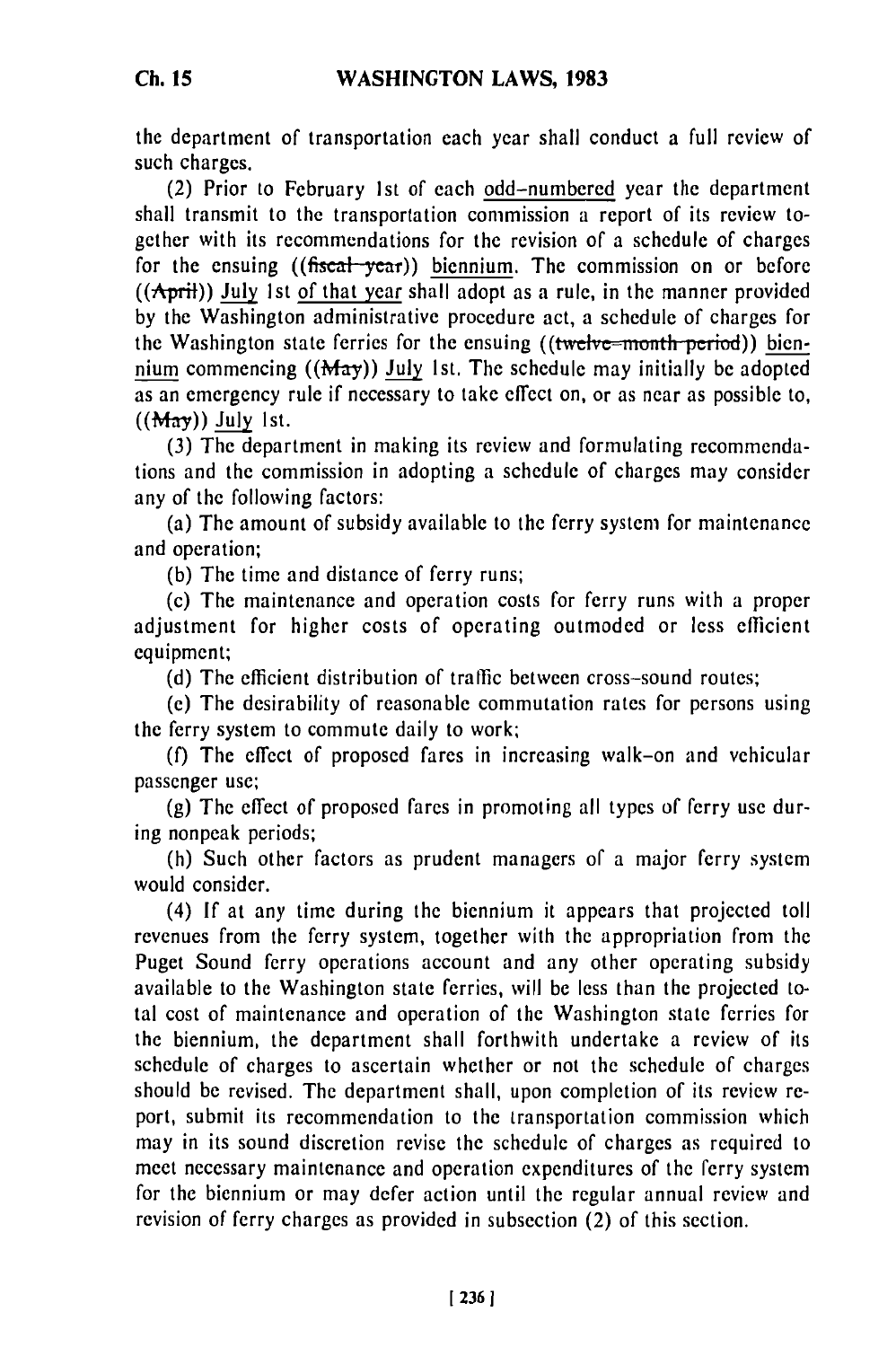**(5)** The provisions of section 25 of this act relating to public participation shall apply to the process of revising ferry tolls under this section.

NEW SECTION. See. 26. There is added to chapter 47.60 RCW a new section to read as follows:

PUBLIC PARTICIPATION. (1) Before a substantial expansion or curtailment in the level of service provided to ferry users, or a revision in the schedule of ferry tolls or charges, the department of transportation shall consult with affected ferry users. The consultation shall be: (a) By public hearing in affected local communities; (b) by review with the affected ferry advisory committees pursuant to RCW 47.60.310; (c) by conducting a survey of affected ferry users; or (d) by any combination of (a) through (c).

(2) There is created a ferry system productivity council consisting of a representative of each ferry advisory committee empanelled under RCW 47.60.310, elected by the members thereof, and two representatives of employees of the ferry system appointed by mutual agreement of all of the unions representing ferry employees, which shall meet from time to time with ferry system management to discuss means of improving ferry system productivity.

(3) Before increasing ferry tolls the department of transportation shall consider all possible cost reductions with full public participation as provided in subsection **(1)** of this section and, consistent with public policy, shall consider adapting service levels equitably on a route-by-route basis to reflect trends in and forecasts of traffic usage. Forecasts of traffic levels shall be developed by the bond covenant traffic engineering firm appointed under the provisions of RCW 47.60.450. Provisions of this section shall not alter obligations under RCW 47.60.450. Before including any toll increase in a budget proposal by the commission, the department of transportation shall consult with affected ferry users in the manner prescribed in (l)(b) of this section plus the procedure of either **(I)** (a) or (c) of this section.

Sec. 27. Section 47.64.090, chapter 13, Laws of 1961 and RCW 47.64- .090 are each amended to read as follows:

((Should)) If any party assumes the operation and maintenance of any ferry or ferry system by rent, lease, or charter from the ((Washington-toll bridge authority)) department of transportation, such party shall assume and be bound by all the provisions herein and any agreement or contract for such operation of any ferry or ferry system entered into by the ((Washington toll bridge authority)) department shall provide that the wages to be paid, hours of employment, working conditions and seniority rights of employees will be established by the marine employees' commission in accordance with the terms and provisions of this chapter and it shall further provide that all labor disputes shall be adjudicated  $($ (by the marine **employees commission))** in accordance with chapter 47.64 RCW.